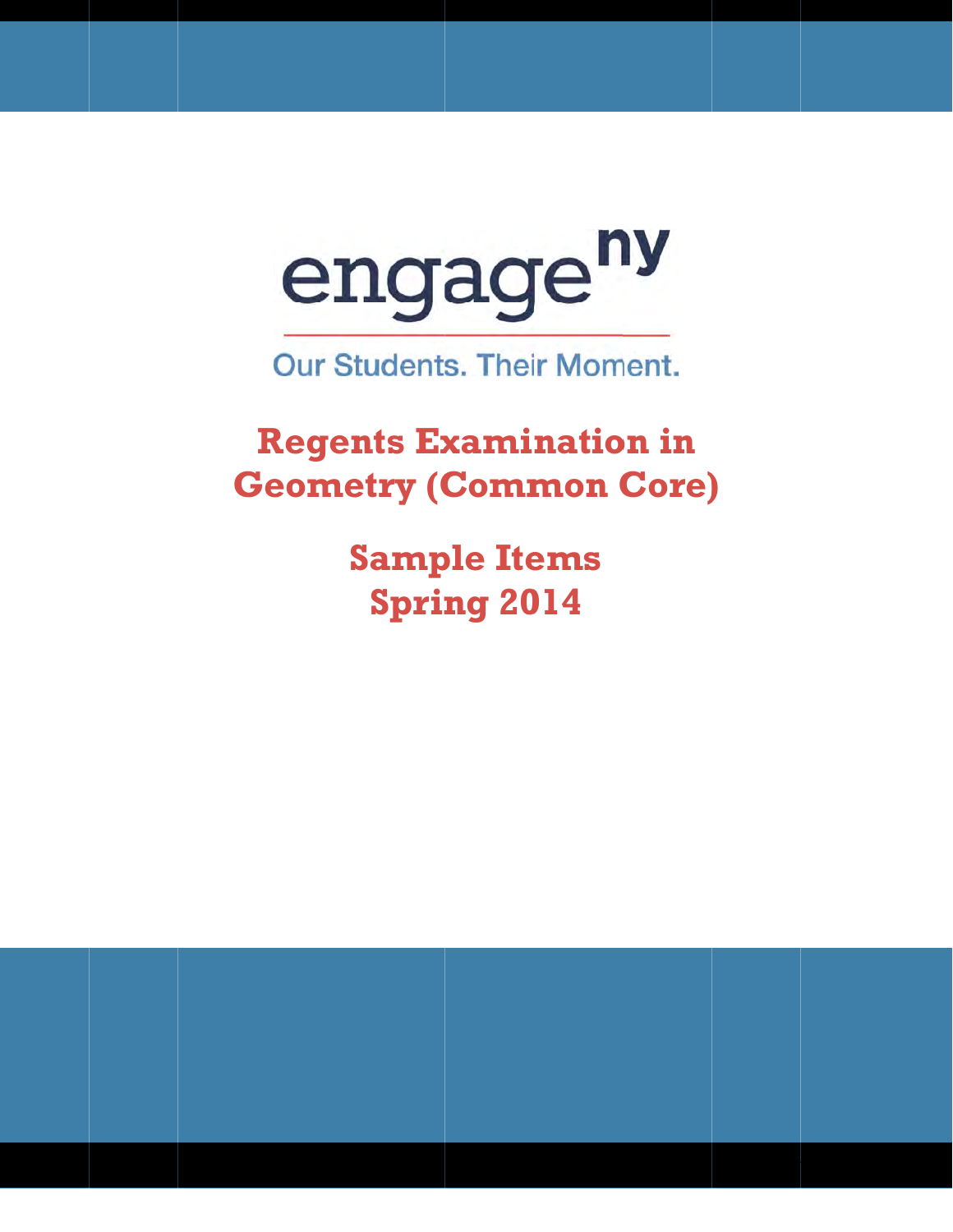

**THE STATE EDUCATION DEPARTMENT** / THE UNIVERSITY OF THE STATE OF NEW YORK / ALBANY, NY 12234

# **New York State Common Core Sample Questions: Regents Examination in Geometry (Common Core)**

With the adoption of the New York P-12 Common Core Learning Standards (CCLS) in ELA/Literacy and Mathematics, the Board of Regents signaled a shift in both instruction and assessment. Educators around the state have already begun instituting Common Core instruction in their classrooms. To aid in this transition, we are providing sample Regents Examination in Geometry (Common Core) questions to help students, parents, and educators better understand the instructional shifts demanded by the Common Core and the rigor required to ensure that all students are on track to college and career readiness.

## **These Questions Are Teaching Tools**

The sample questions emphasize the instructional shifts demanded by the Common Core. For Geometry (Common Core) we have provided fourteen questions. These questions include multiple-choice and constructed response. The sample questions are teaching tools for educators and can be shared freely with students and parents. They are designed to help clarify the way the Common Core should drive instruction and how students will be assessed on the Geometry Regents Examination in Geometry measuring CCLS beginning in June 2015. NYSED is eager for feedback on these sample questions. Your input will guide us as we develop future exams.

## **These Questions Are NOT Test Samplers**

While educators from around the state have helped craft these sample questions, they have not undergone the same extensive review, vetting, and field testing that occurs with actual questions used on the State exams. The sample questions were designed to help educators think about content, NOT to show how operational exams look exactly or to provide information about how teachers should administer the test.

## **How to Use the Sample Questions**

- Interpret how the standards are conceptualized in each question.
- Note the multiple ways the standards are assessed throughout the sample questions.
- Look for opportunities for mathematical modeling, i.e., connecting mathematics with the real world by conceptualizing, analyzing, interpreting, and validating conclusions in order to make decisions about situations in everyday life, society, or the workplace.
- Consider the instructional changes that will need to occur in your classroom.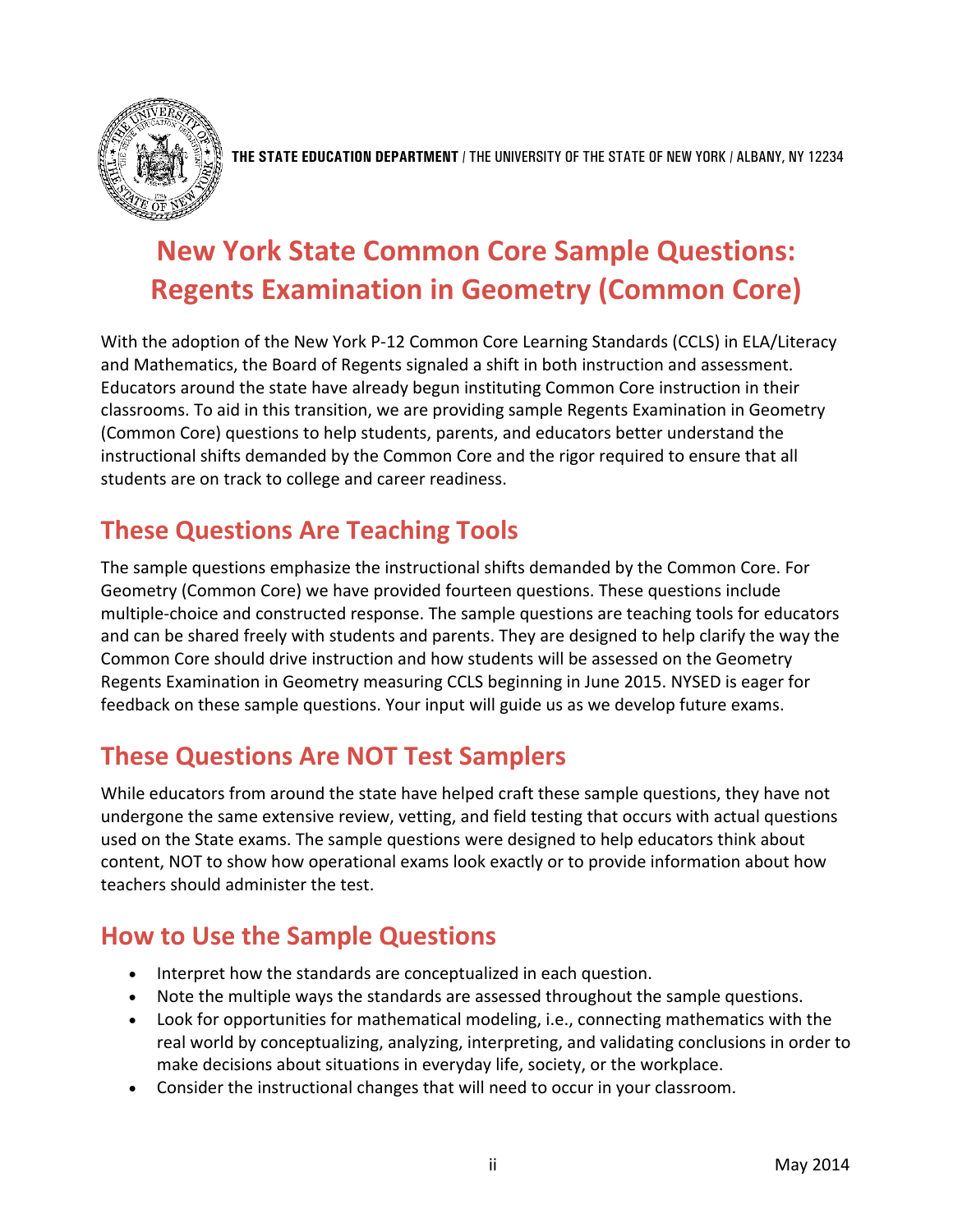- Notice the application of mathematical ways of thinking to real-world issues and challenges.
- Pay attention to the strong distractors in each multiple-choice question.
- **Don't** consider these questions to be the only way the standards will be assessed.
- **Don't** assume that the sample questions represent a mini-version of future State exams.

## **Understanding Math Sample Questions**

## **Multiple-Choice Questions**

Sample multiple-choice math questions are designed to assess CCLS math standards. Math multiple-choice questions assess procedural fluency and conceptual understanding. Unlike questions on past math exams, many require the use of multiple skills and concepts. Within the sample questions, all distractors will be based on plausible missteps.

## **Constructed Response Questions**

Math constructed response questions are similar to past questions, asking students to show their work in completing one or more tasks or more extensive problems. Constructed response questions allow students to show their understanding of math procedures, conceptual understanding, and application.

## **Format of the Math Sample Questions Document**

The Math Sample Questions document is formatted so that headings appear below each item to provide information for teacher use to help interpret the item, understand measurement with the CCLS, and inform instruction. A list of the headings with a brief description of the associated information is shown below.

**Key:** This is the correct response or, in the case of multiple-choice items, the correct option.

- **Measures CCLS:** This item measures the knowledge, skills, and proficiencies characterized by the standards within the identified cluster.
- **Mathematical Practices:** If applicable, this is a list of mathematical practices associated with the item.
- **Commentary:** This is an explanation of how the item measures the knowledge, skills, and proficiencies characterized by the identified cluster.
- **Rationale:** For multiple-choice items, this section provides the correct option and demonstrates one method for arriving at that response. For constructed response items, one possible approach to solving the item is shown followed by the scoring rubric that is specific to the item. Note that there are often multiple approaches to solving each problem. The rationale section provides only one example. The scoring rubrics should be used to evaluate the efficacy of different methods of arriving at a solution.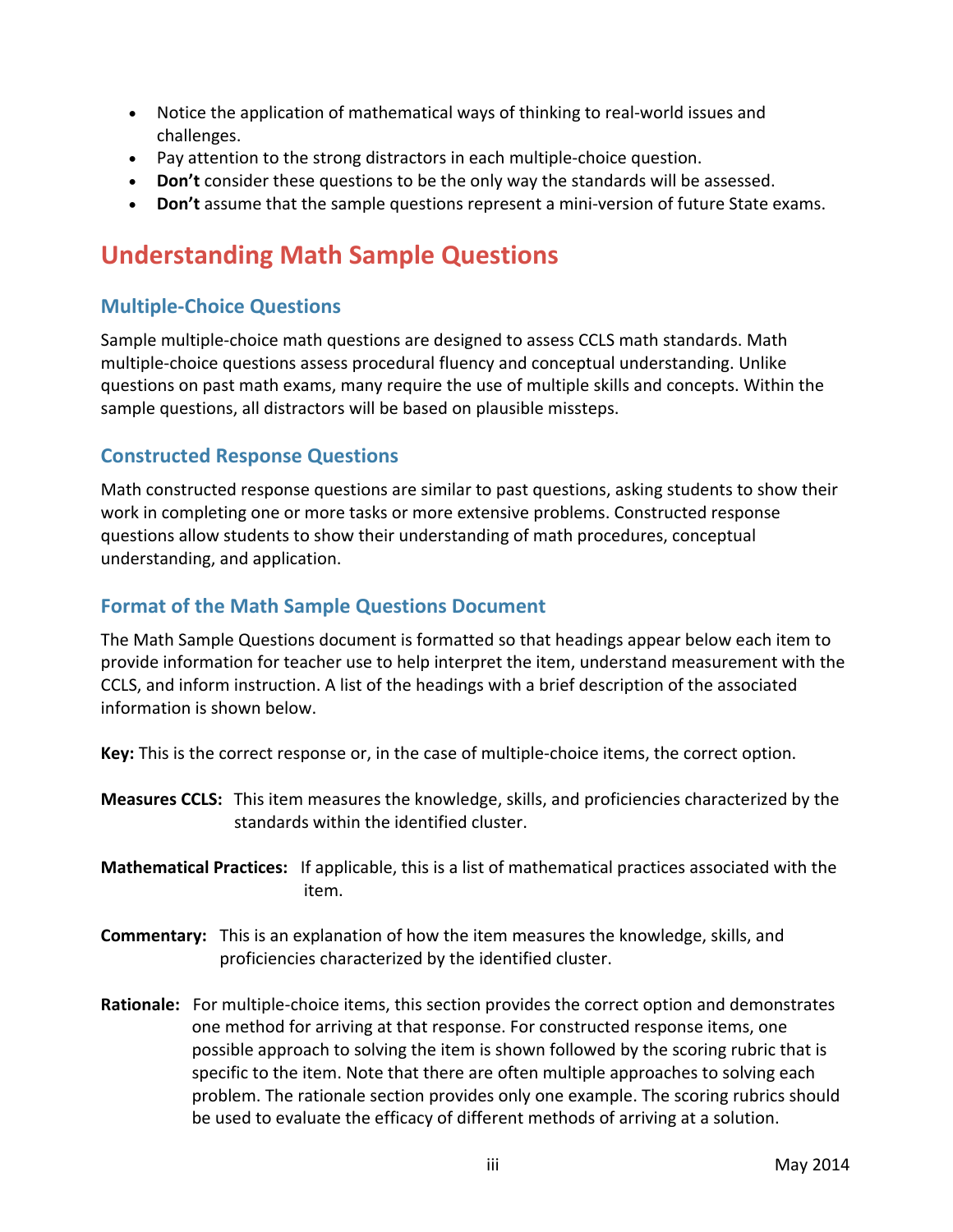- 1 What are the coordinates of the point on the directed line segment from  $K(-5,-4)$  to  $L(5,1)$  that partitions the segment into a ratio of 3 to 2?
	- $(1)$   $(-3,-3)$
	- $(2)$   $(-1,-2)$
- (3)  $(0, -\frac{3}{2})$ 
	- $(4)$   $(1,-1)$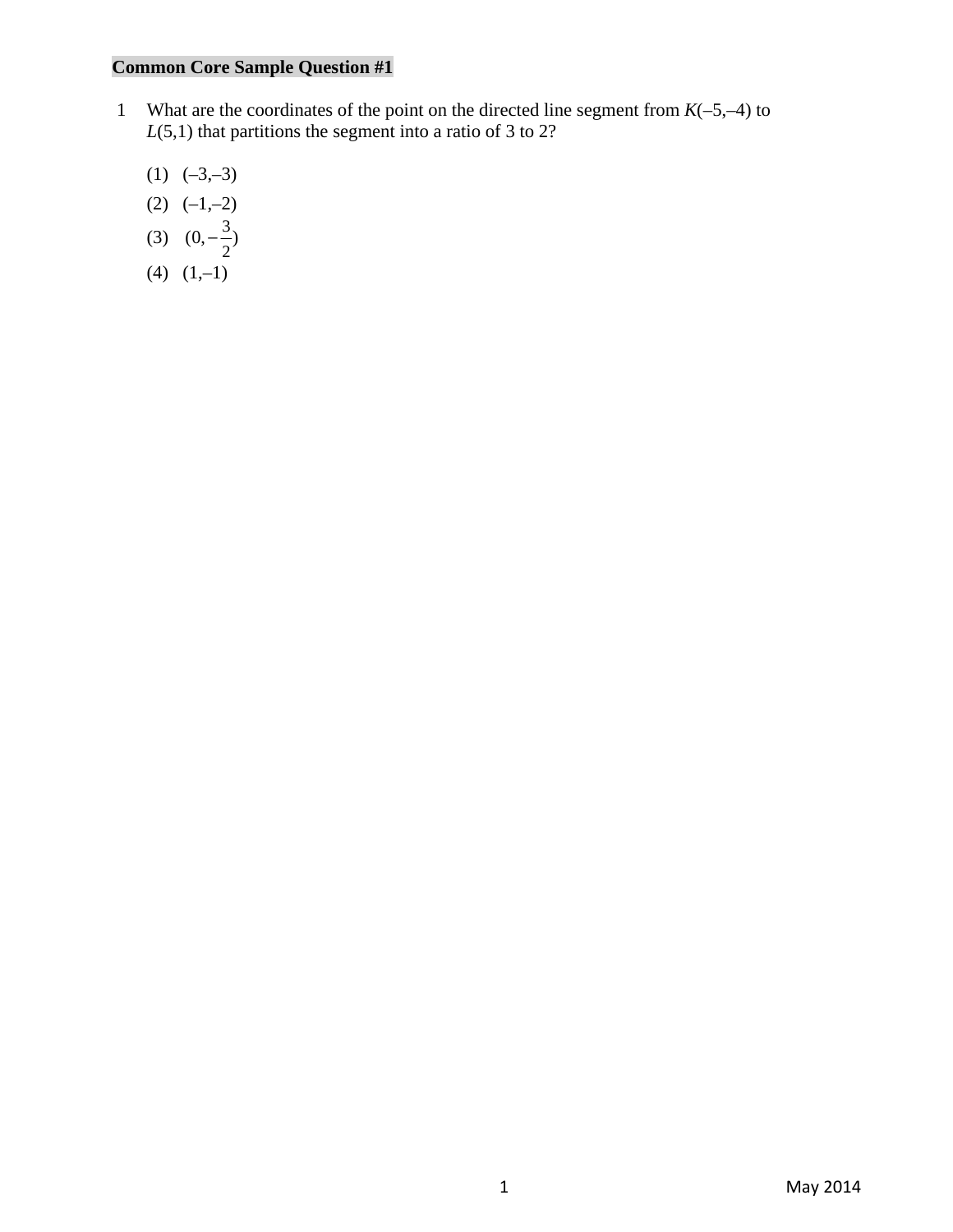**Key:** 4

### **Measures CCLS:** G-GPE.B

### **Mathematical Practice:** 2, 7

**Commentary:** This question measures G-GPE.B because the student needs to find the coordinates of a point dividing a directed line segment into the ratio of 3 to 2.

**Rationale:** Option 4 is correct. Since  $\overline{KL}$  is a directed line segment, the point dividing  $\overline{KL}$  into a ratio of 3 to 2 is  $\frac{3}{4}$ 5 the distance from point  $K$  to point  $L$ .

| x                         | y                         |
|---------------------------|---------------------------|
| $-5 + \frac{3}{5}(5 - 5)$ | $-4 + \frac{3}{5}(1 - 4)$ |
| $-5 + \frac{3}{5}(10)$    | $-4 + \frac{3}{5}(5)$     |
| $-5 + 6$                  | $-4 + 3$                  |
| 1                         | $-1$                      |

 $(1, -1)$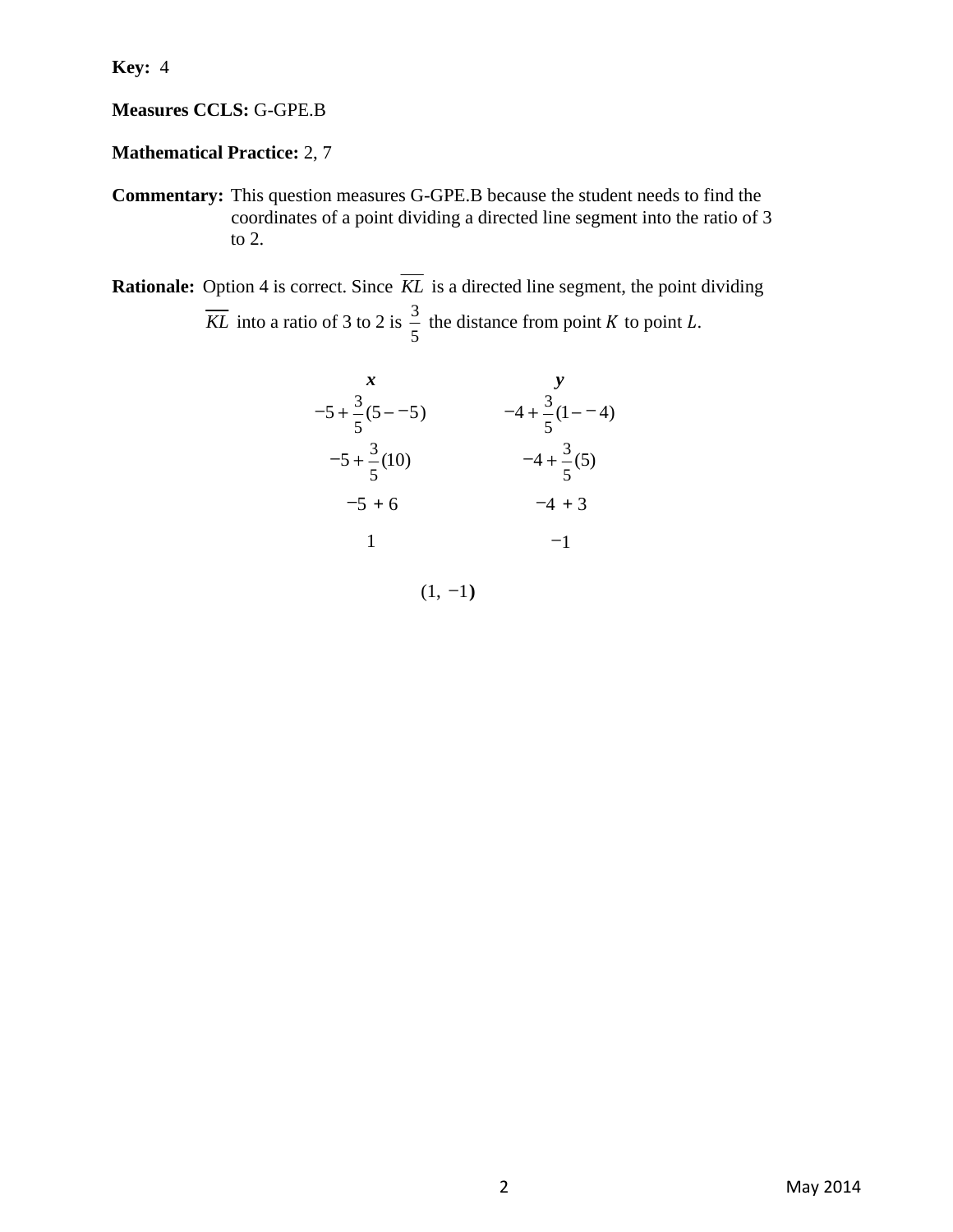2 A regular pentagon is shown in the diagram below.



 If the pentagon is rotated clockwise around its center, the minimum number of degrees it must be rotated to carry the pentagon onto itself is

- (1) 54º
- $(2)$  72°
- $(3)$  108°
- $(4)$  360<sup>o</sup>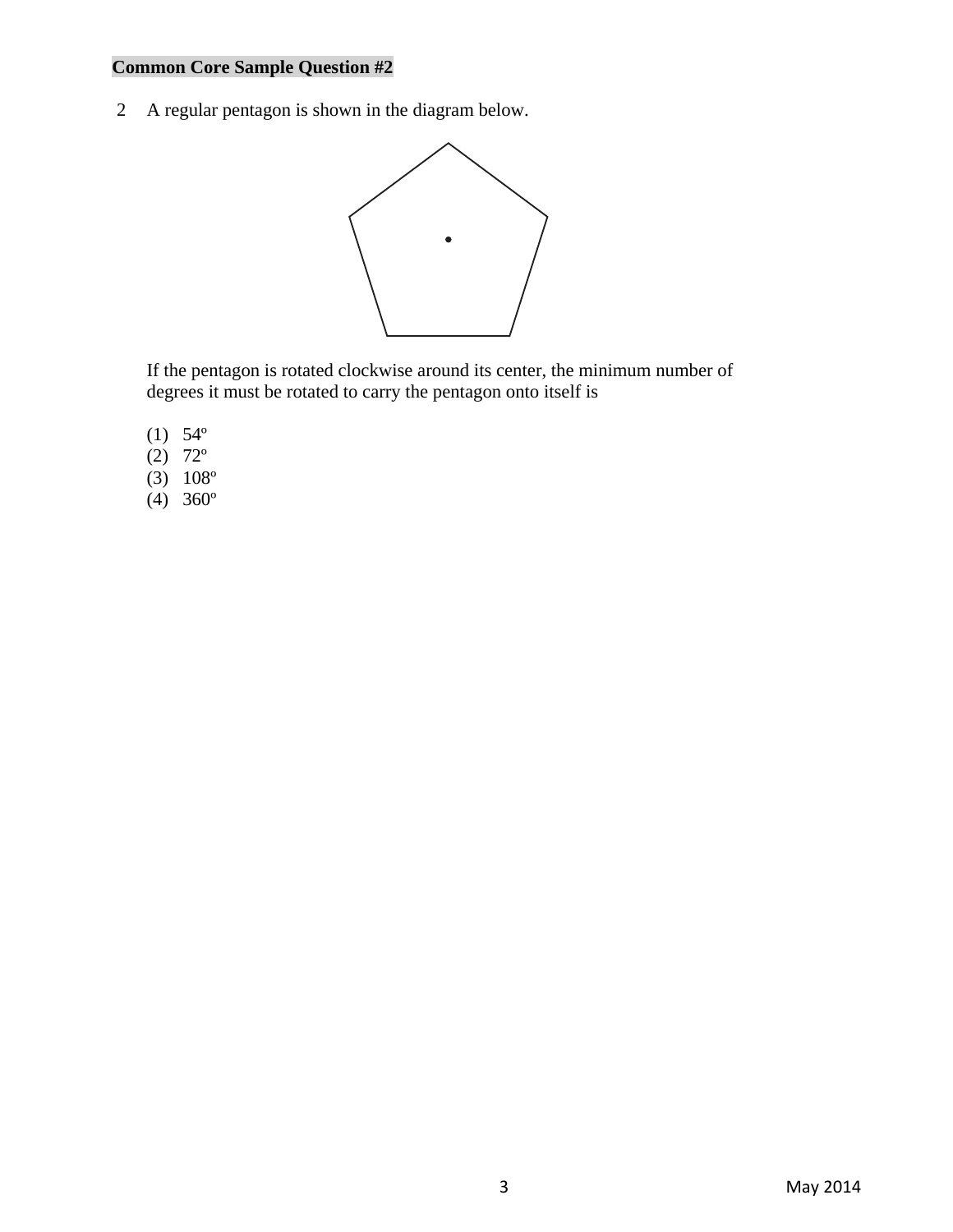**Key:** 2

#### **Measures CCLS:** G-CO.A

#### **Mathematical Practice:** 2, 7

- **Commentary:** This question measures G-CO.A because it requires the student to describe a rotation that carries a regular pentagon onto itself.
- **Rationale:** Option 2 is correct. Segments drawn from the center of the regular pentagon bisect each angle of the pentagon, and create five isosceles triangles as shown in the diagram below. Since each exterior angle equals the angles formed by the segments drawn from the center of the regular pentagon, the minimum degrees necessary to carry a regular polygon onto itself are equal to the measure of an exterior angle of the regular polygon.

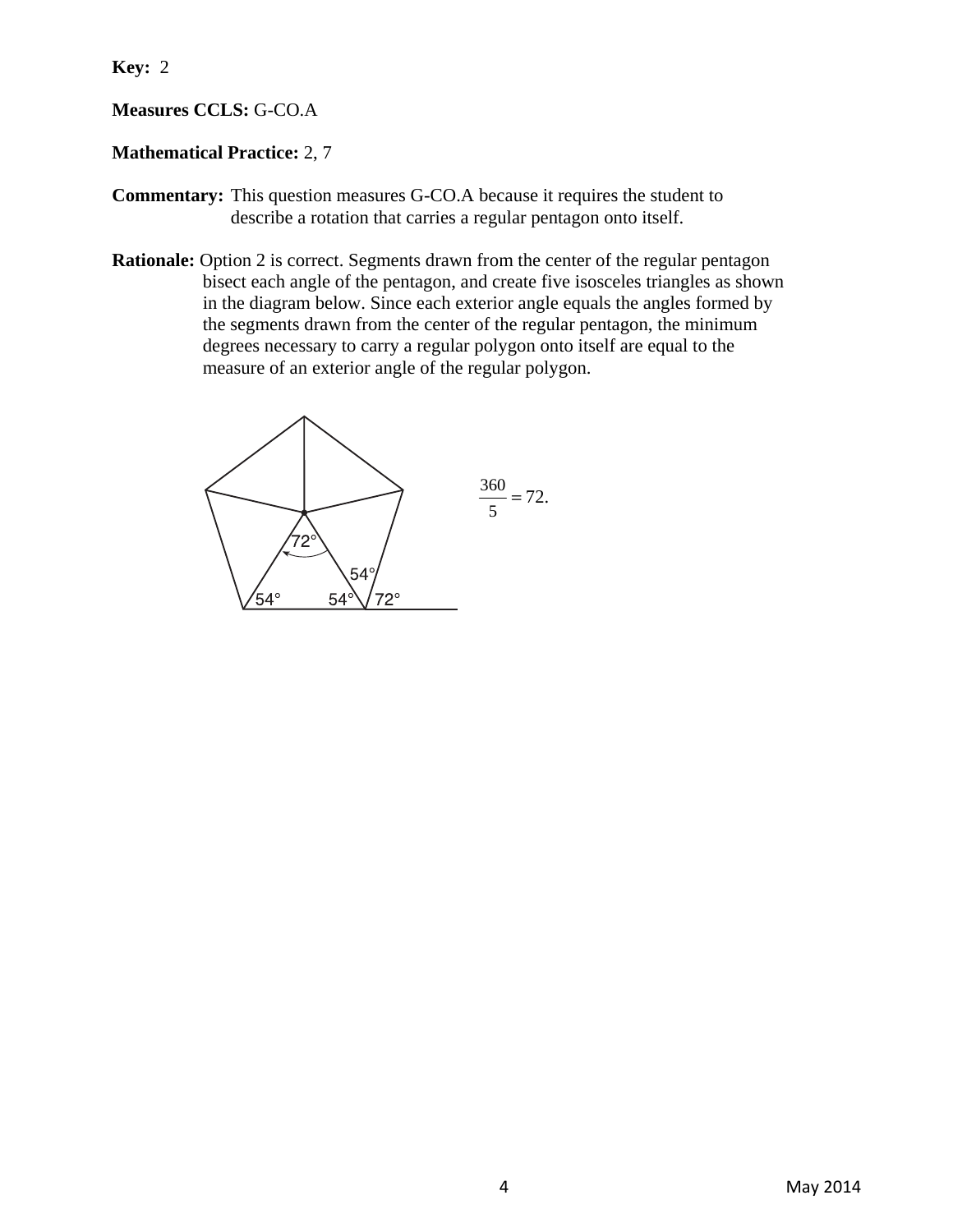- 3 The equation of line *h* is  $2x + y = 1$ . Line *m* is the image of line *h* after a dilation of scale factor 4 with respect to the origin. What is the equation of the line *m*?
	- (1)  $y = -2x + 1$ (2)  $y = -2x + 4$ (3)  $y = 2x + 4$
	- (4)  $y = 2x + 1$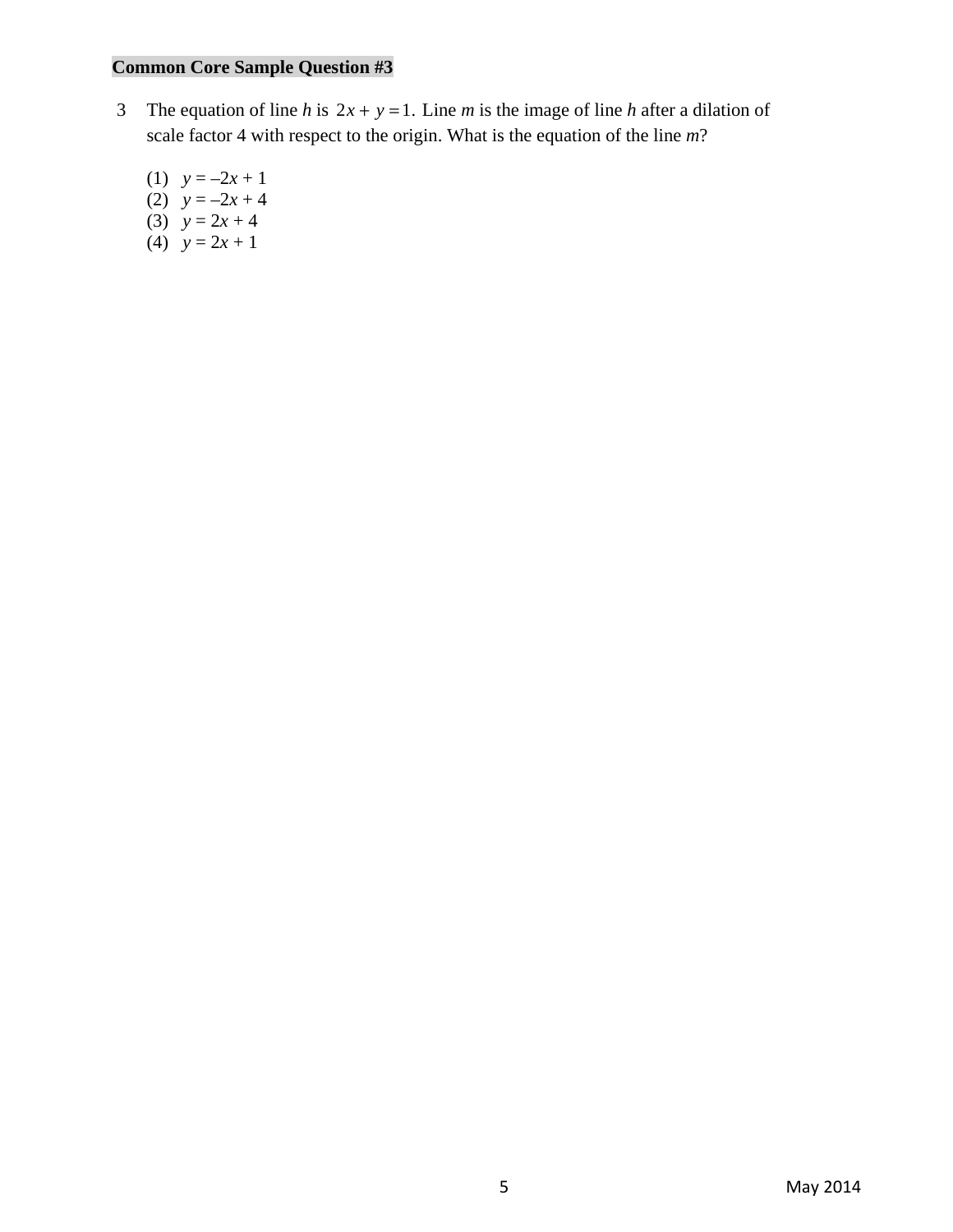**Key:** 2

#### **Meaures CCLS:** G-SRT.A

#### **Mathematical Practice:** 2

- **Commentary:** This question measures G-SRT.A because a line that is dilated and does not pass through the center of dilation results in a parallel line.
- **Rationale:** Option 2 is correct. The given line  $h$ ,  $2x + y = 1$ , does not pass through the center of dilation, the origin, because the *y*-intercept is at (0,1). The slope of the dilated line,  $m$ , will remain the same as the slope of line  $h$ ,  $-2$ . All points on line *h*, such as (0,1), the *y*-intercept, are dilated by a scale factor of 4; therefore, the *y*-intercept of the dilated line is (0,4) because the center of dilation is the origin, resulting in the dilated line represented by the equation  $y = -2x + 4$ .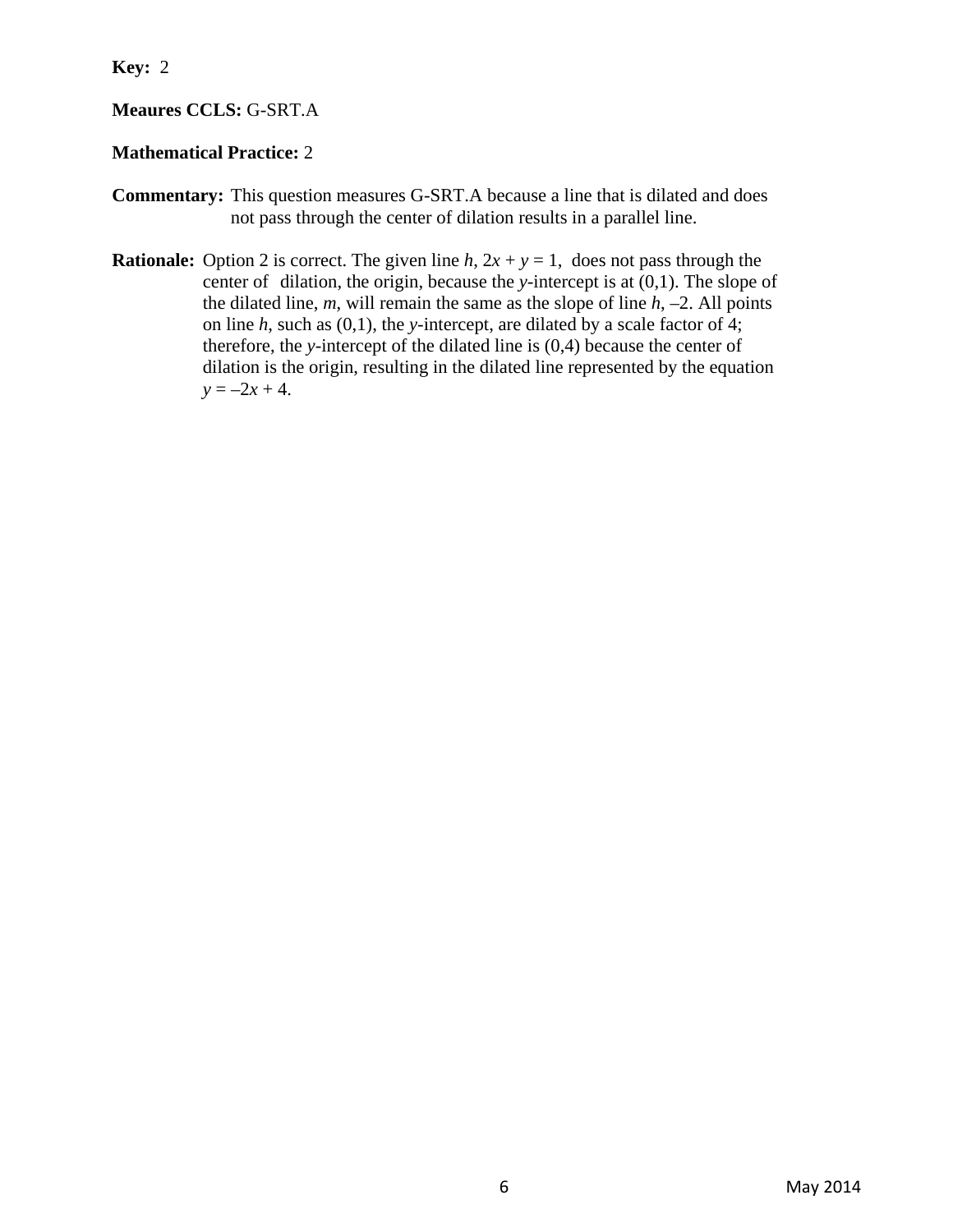4 As shown in the diagram below, circle *A* as a radius of 3 and circle *B* has a radius of 5.



Use transformations to explain why circles *A* and *B* are similar.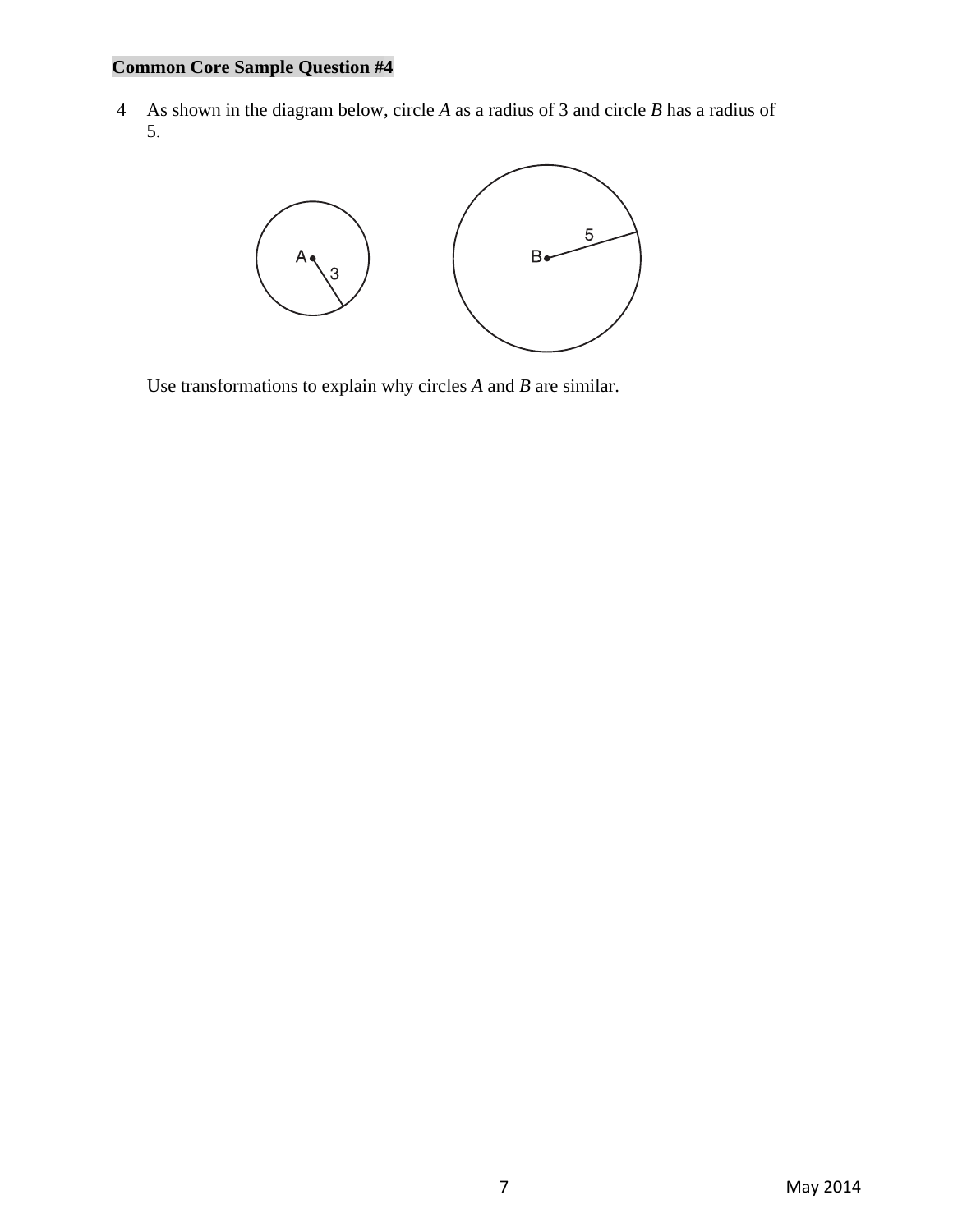**Key:** See explanation in the rationale below. A correct explanation must include a written verbal statement.

#### **Measures CCLS:** G-C.A

#### **Mathematical Practice:** 3, 6

- **Commentary:** This question measures G-C.A because the student must explain why two given circles are similar.
- **Rationale:** Circle  $A$  can be mapped onto circle  $B$  by first translating circle  $A$  along vector AB such that A maps onto B, and then dilating circle A, centered at A, by a scale factor of  $\frac{5}{5}$ 3 . Since there exists a sequence of transformations that maps circle  $A$  onto circle  $B$ , circle  $A$  is similar to circle  $B$ .

#### **Rubric:**

- [2] A complete and correct explanation is written.
- [1] An appropriate explanation is written, but one computational error is made.

$$
\boldsymbol{or}
$$

- [1] An appropriate explanation is written, but one conceptual error is made.
- [0] A zero response is completely incorrect, irrelevant, or incoherent or is a correct response that was obtained by an obviously incorrect procedure.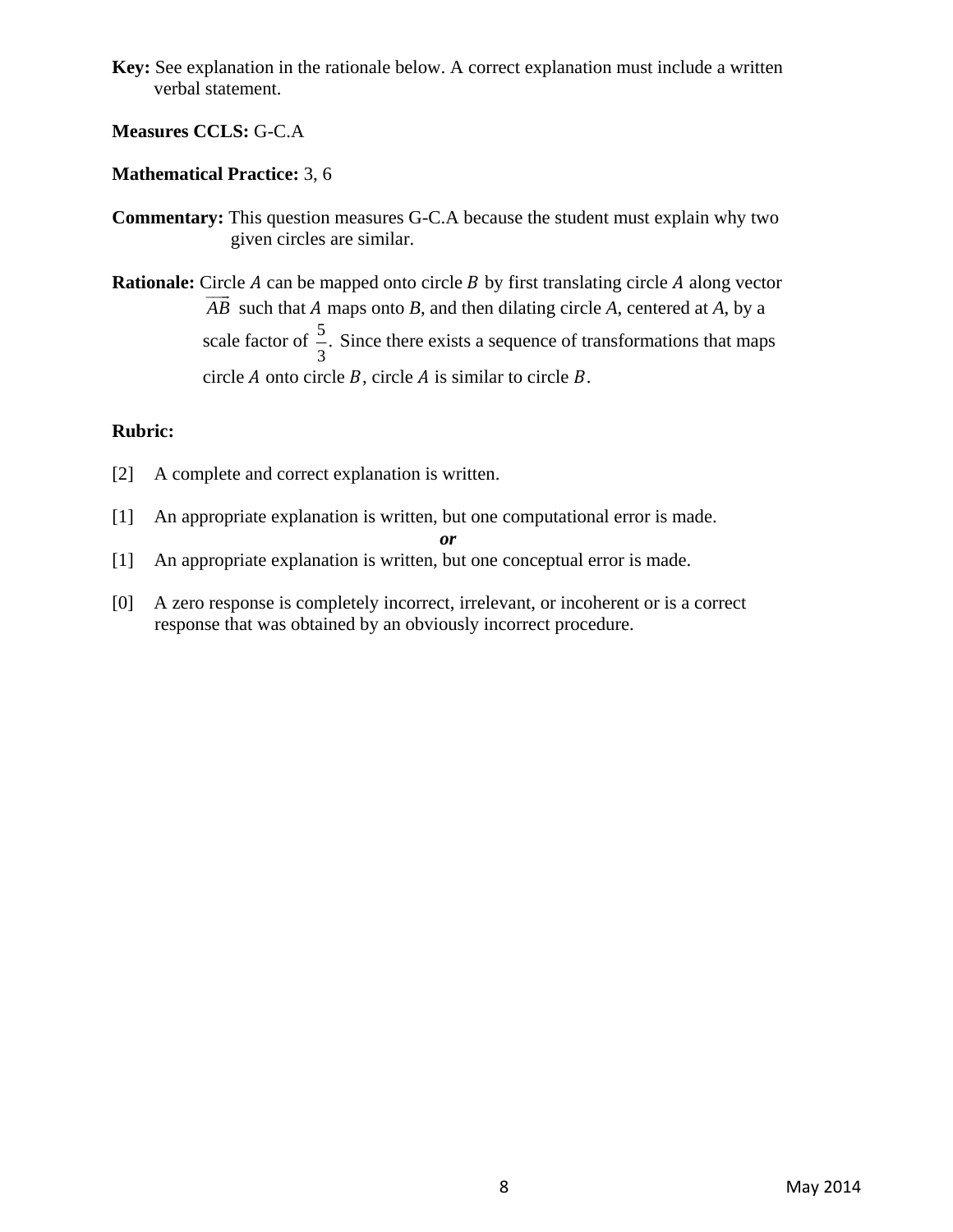5 Two stacks of 23 quarters each are shown below. One stack forms a cylinder but the other stack does not form a cylinder.



 Use Cavelieri's principle to explain why the volumes of these two stacks of quarters are equal.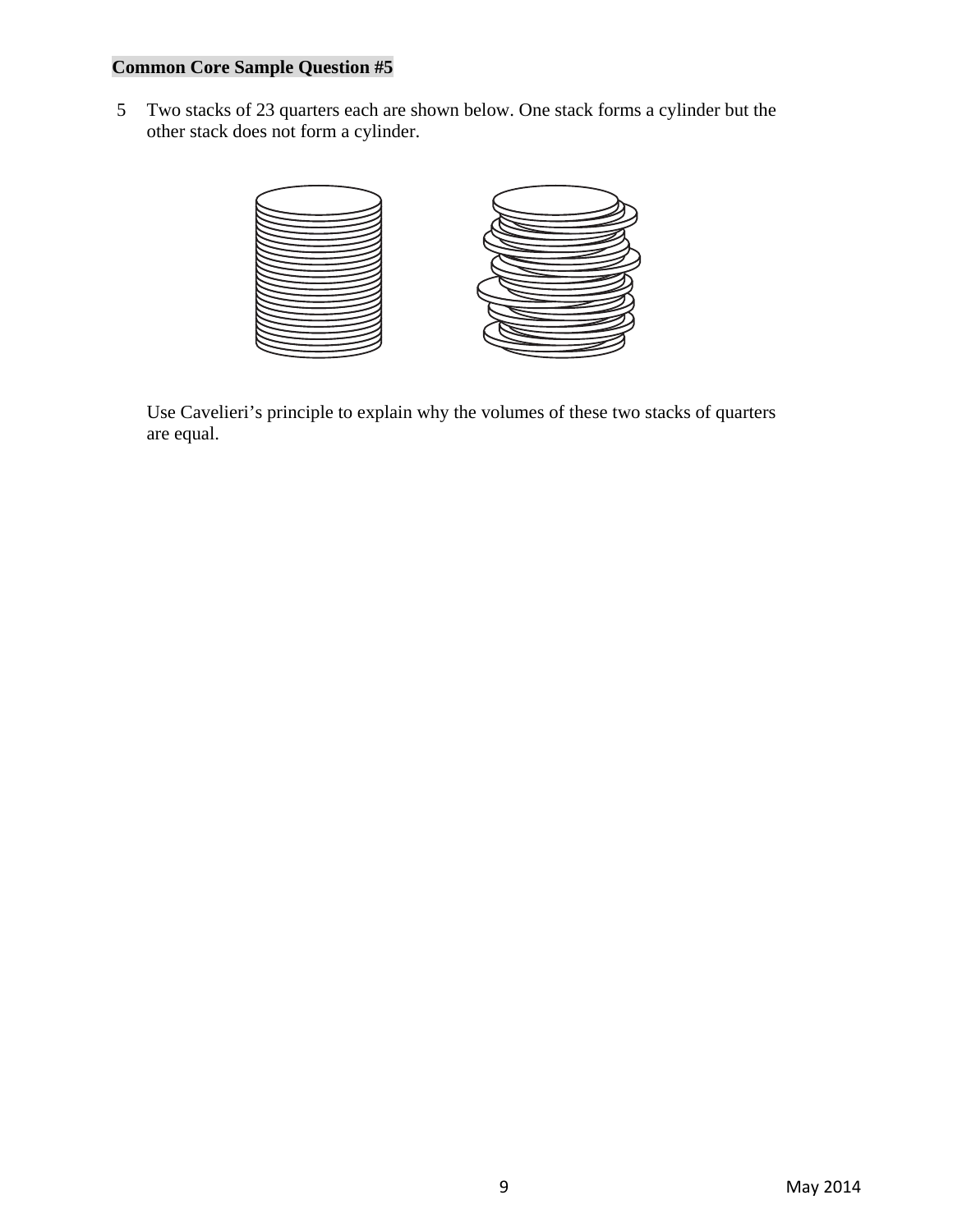**Key:** See explanation in rationale below.

**Measures CCLS:** G-GMD.A

**Mathematical Practice:** 3, 6

- **Commentary:** This question measures G-GMD.A because the student is required to explain the relationship of the volumes of two objects using Cavelieri's principle.
- **Rationale:** Each quarter in both stacks has the same base area. Therefore, each corresponding cross-section of the stacks will have the same area. Since the two stacks of quarters have the same height of 23 quarters, the two volumes must be the same.

#### **Rubric:**

- [2] A complete and correct explanation is written.
- [1] An appropriate explanation is written, but one conceptual error is made.

$$
or
$$

- [1] An incomplete or partially correct explanation is written.
- [0] A zero response is completely incorrect, irrelevant, or incoherent or is a correct response that was obtained by an obviously incorrect procedure.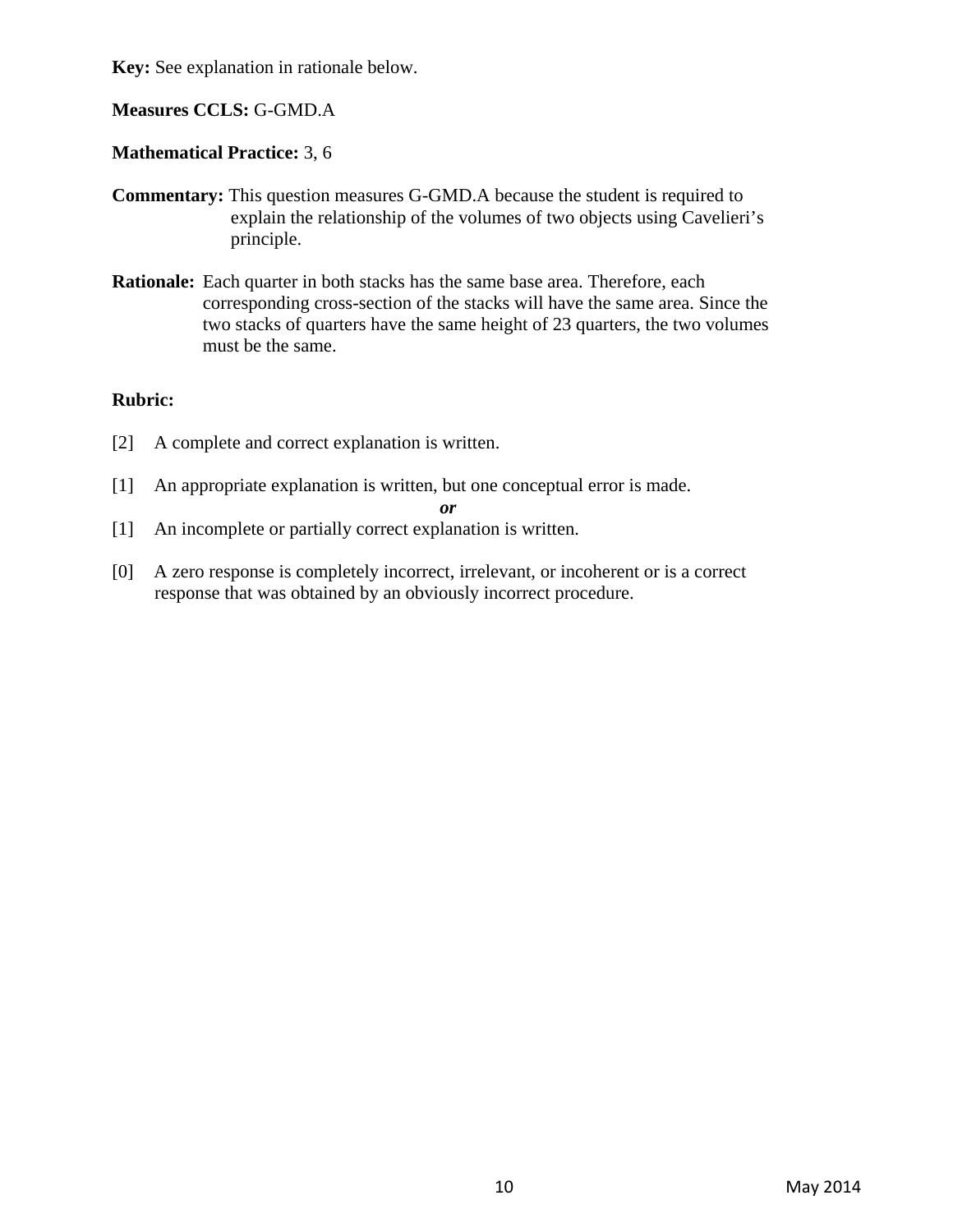6 In the diagram below, triangles *XYZ* and *UVZ* are drawn such that  $\angle X \cong \angle U$  and  $\angle XZY \cong \angle UZV$ .



Describe a sequence of similarity transformations that shows  $\triangle XYZ$  is similar to  $\triangle UVZ.$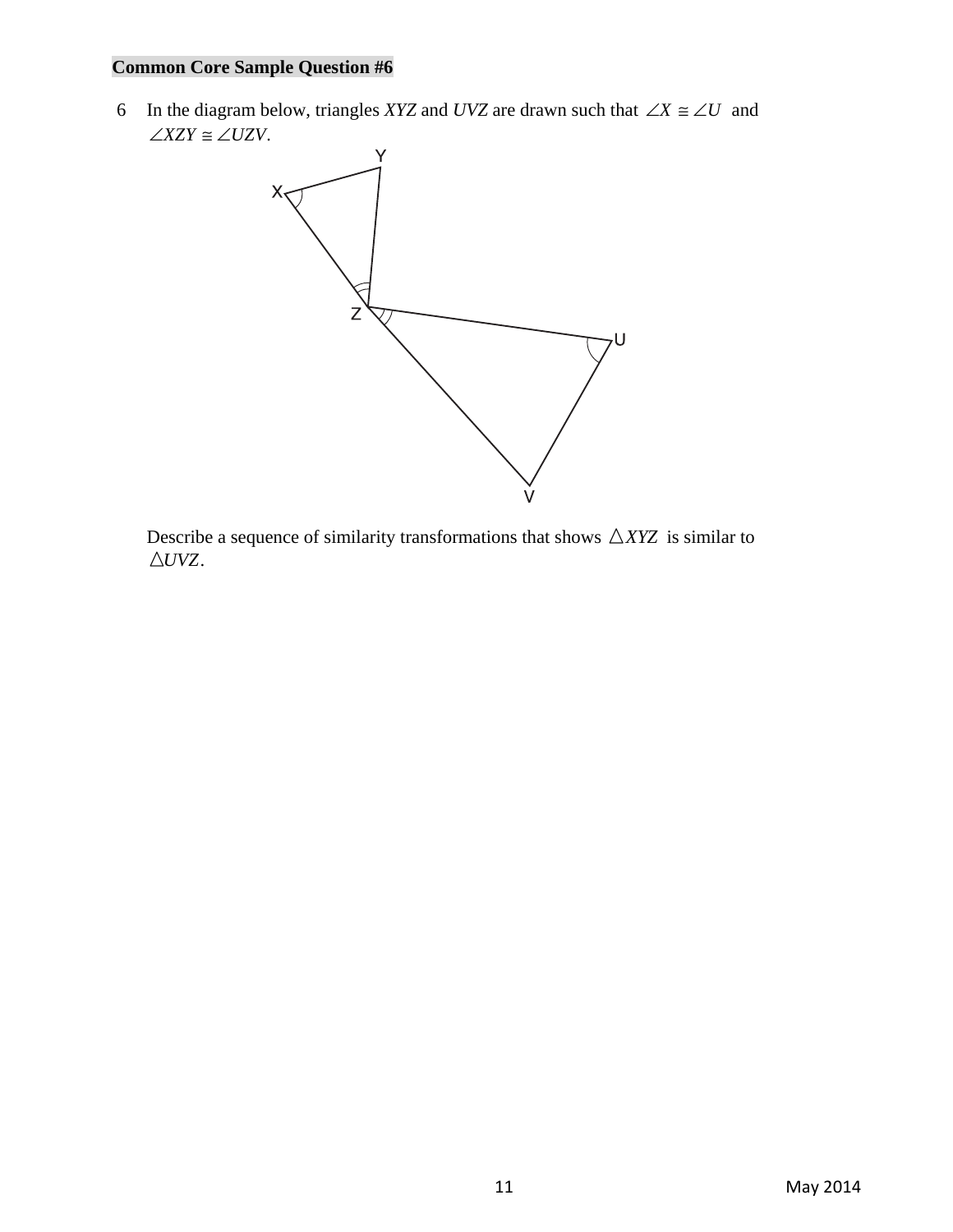**Key:** See the description in the rationale below.

**Measures CCLS:** G-SRT.A

#### **Mathematical Practice:** 3, 6

**Commentary:** This question measures G-SRT.A because students must describe a sequence of similarity transformations to show two triangles are similar when they have two pairs of corresponding angles congruent.

**Rationale:** Triangle *X'Y'Z'* is the image of  $\triangle XYZ$  after a rotation about point *Z* such that  $\overline{ZX}$  coincides with  $\overline{ZU}$ . Since rotations preserve angle measure,  $\overline{ZY}$ coincides with  $\overline{ZV}$ , and corresponding angles *X* and *Y*, after the rotation, remain congruent, so  $\overline{XY}$   $\parallel \overline{UV}$ .

Then, dilate  $\triangle X'Y'Z'$  by a scale factor of  $\frac{ZU}{ZX}$  with its center at point *Z*. Since dilations preserve parallelism,  $\overline{XY}$  maps onto  $\overline{UV}$ . Therefore,  $\triangle XYZ \sim \triangle UVZ$ .

#### **Rubric:**

- [2] A correct description of sequence of similarity transformations is written.
- [1] One conceptual error is made, but an appropriate sequence of similarity transformations is written.

*or*  [1] An incomplete or partially correct sequence of similarity transformations is written.

[0] A zero response is completely incorrect, irrelevant, or incoherent or is a correct response that was obtained by an obviously incorrect procedure.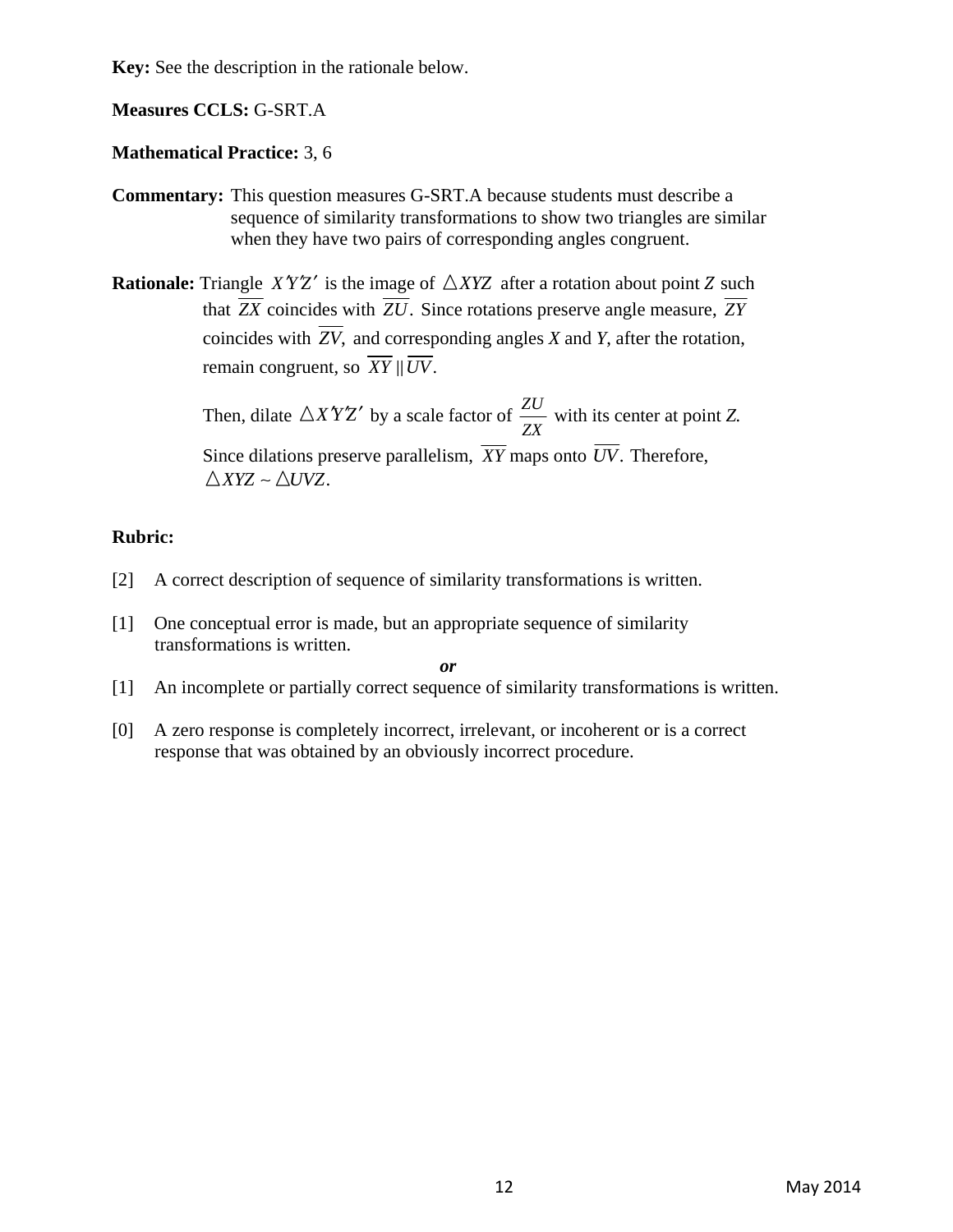7 Explain why  $cos(x) = sin(90 - x)$  for *x* such that  $0 < x < 90$ .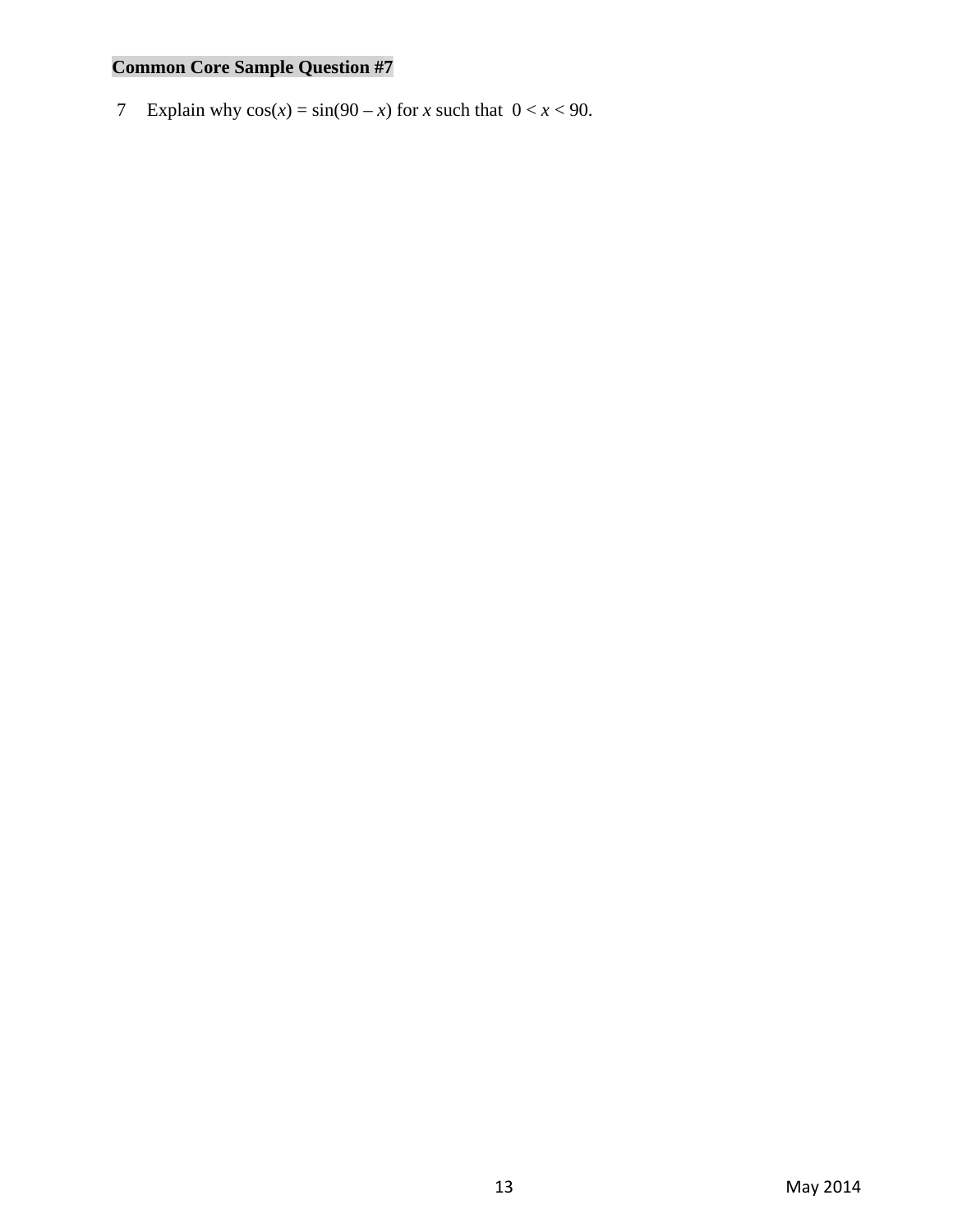**Key:** See explanation in the rationale below. A correct explanation must include a written verbal statement.

#### **Measures CCLS:** G-SRT.C

#### **Mathematical Practice:** 3, 6

- **Commentary:** This question measures G-SRT.C because the student is required to explain why the sine and cosine of complementary angles are equal.
- **Rationale:** The acute angles in a right triangle are always complementary. The sine of any acute angle is equal to the cosine of its complement.

#### **Rubric:**

- [2] A correct and complete explanation is written.
- [1] One conceptual error is made, but an appropriate explanation is written.

*or* 

- [1] An incomplete or partially correct explanation is written.
- [0] A zero response is completely incorrect, irrelevant, or incoherent or is a correct response that was obtained by an obviously incorrect procedure.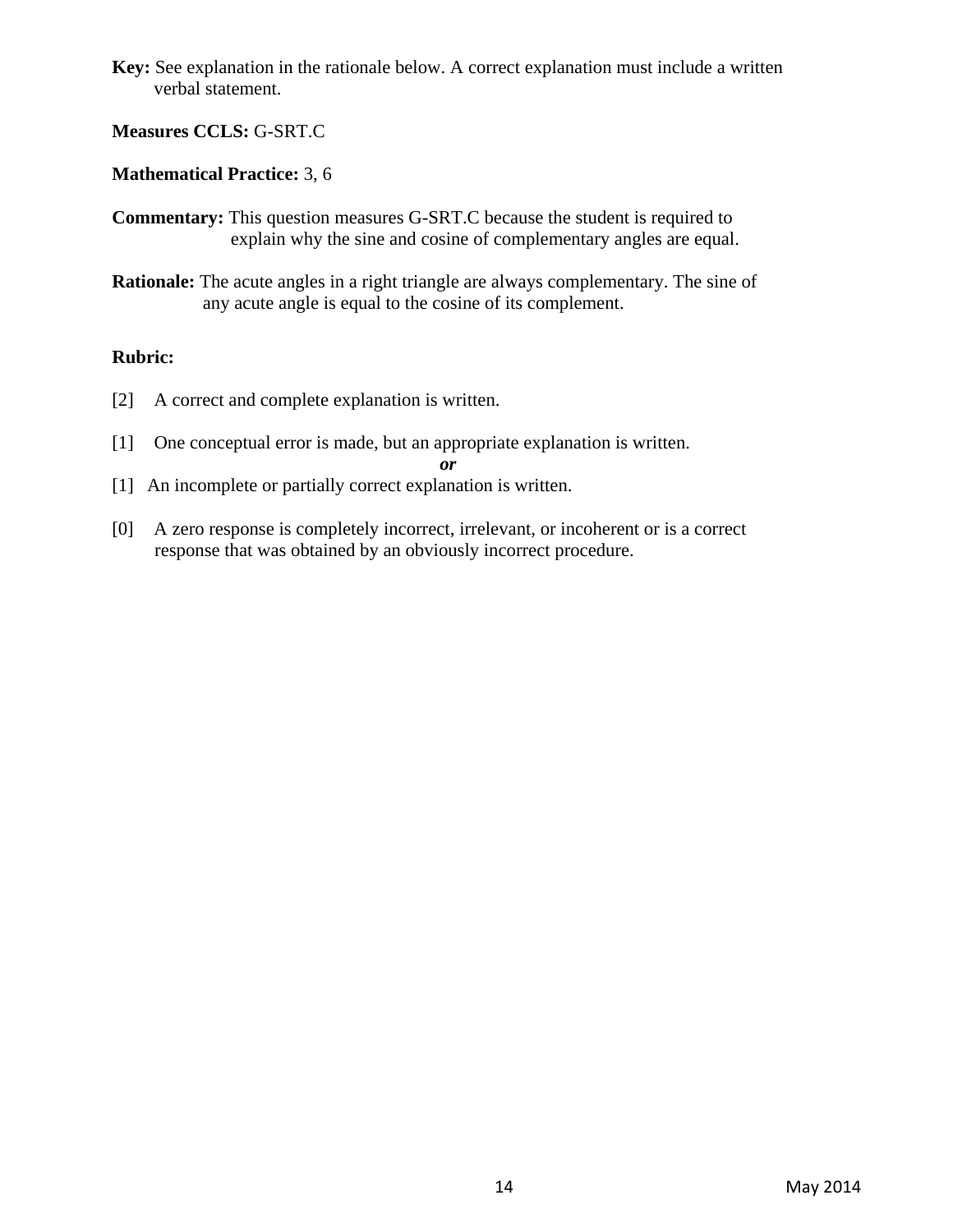8 In the diagram of  $\triangle LAC$  and  $\triangle DNC$  below,  $\overline{LA} \cong \overline{DN}, \overline{CA} \cong \overline{CN}$ , and  $\overline{DAC} \perp \overline{LCN}$ .



a) Prove that  $\triangle LAC \cong \triangle DNC$ .

b) Describe a sequence of rigid motions that will map  $\triangle LAC$  onto  $\triangle DNC$ .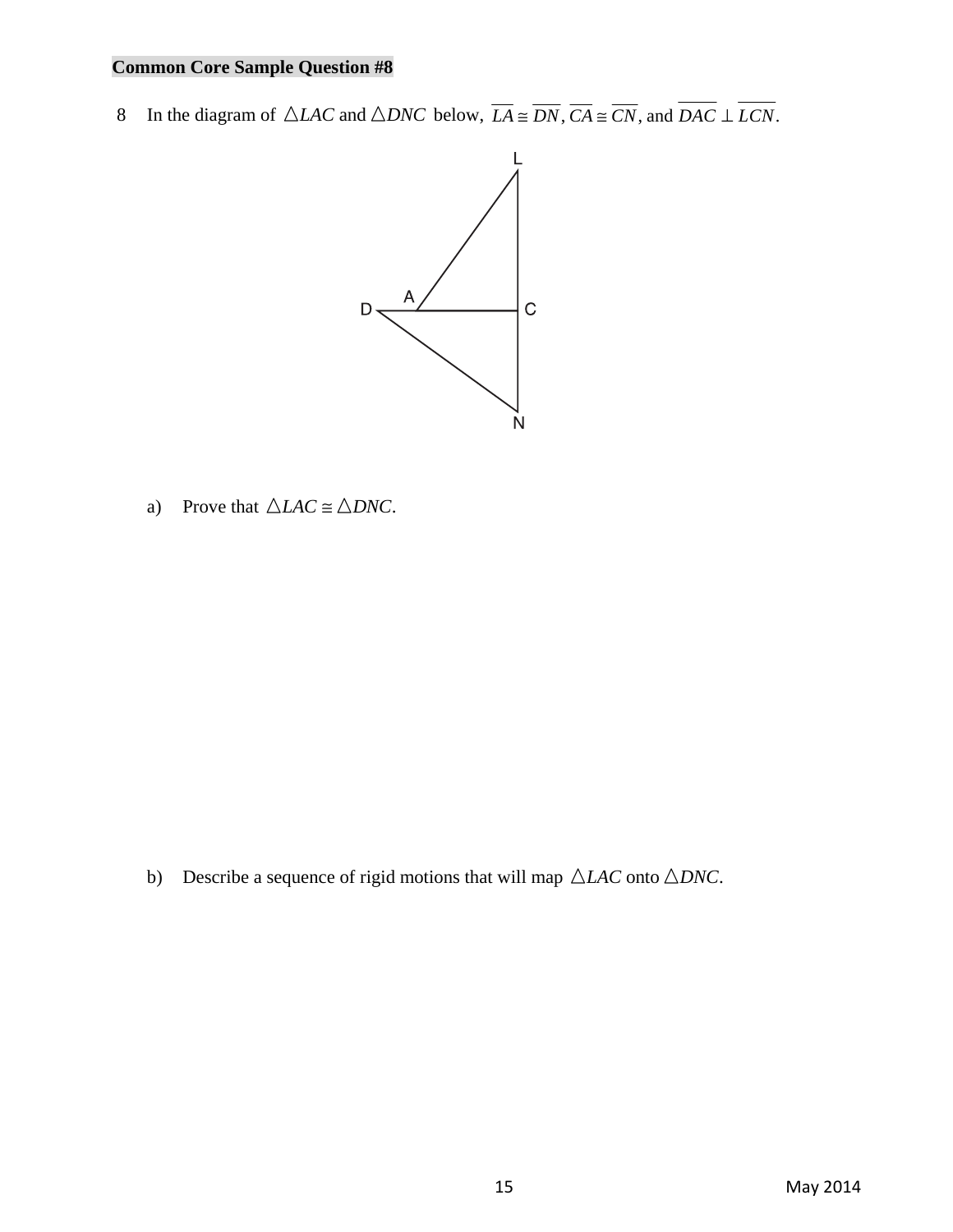**Key:** See rationale below. A sequence of one transformation is acceptable.

#### **Measures CCLS:** G-SRT.B, G-CO.A

#### **Mathematical Practice:** 3, 6

**Commentary:** This question measures G-SRT.B and G-CO.A because students are required to prove two triangles are congruent and demonstrate congruence using rigid motion.

#### **Rationale:**

| <b>Statement</b>                                                                                                    | Reasons                              |
|---------------------------------------------------------------------------------------------------------------------|--------------------------------------|
| 1. $\overline{LA} \cong \overline{DN}, \overline{CA} \cong \overline{CN}$ , and $\overline{DC} \perp \overline{LN}$ | 1. Given                             |
| 2. $\angle$ LCA and $\angle$ DCN are right angles                                                                   | 2. Definition of perpendicular lines |
| 3. $\triangle LAC$ and $\triangle DNC$ are right triangles                                                          | 3. Definition of a right triangle    |
| 4. $\triangle LAC \cong \triangle DNC$                                                                              | 4. H.L. Theorem                      |

Triangle *LAC* will map onto  $\triangle DNC$  after rotating  $\triangle LAC$  counterclockwise 90 degrees about point  $C$  such that point  $L$  maps onto point  $D$ .

#### **Rubric:**

Part a)

- [2] A complete and correct proof that includes a conclusion is written.
- [1] Only one correct statement and reason are written.

*or* 

- [1] One conceptual error is made.
- [0] The "given" and/or the "prove" statements are written, but no further correct relevant statements are written.

*or* 

[0] A zero response is completely incorrect, irrelevant, or incoherent or is a correct response that was obtained by an obviously incorrect procedure.

#### Part b)

- [2] A complete and correct description mapping  $\triangle LAC$  onto  $\triangle DNC$  is written.
- [1] An appropriate description is written, but one conceptual error is made.
- [0] A zero response is completely incorrect, irrelevant, or incoherent or is a correct response that was obtained by an obviously incorrect procedure.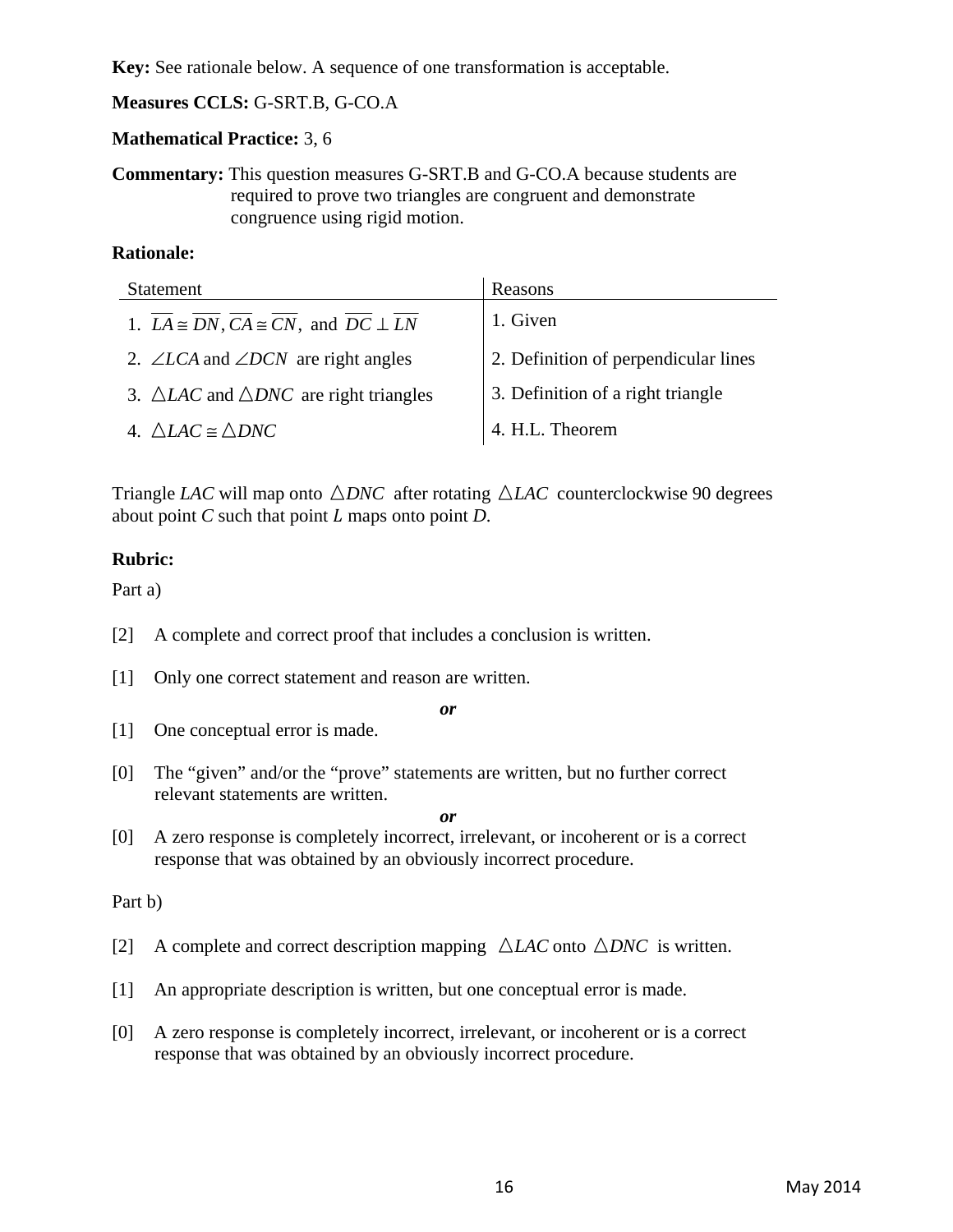9 As shown below, a canoe is approaching a lighthouse on the coastline of a lake. The front of the canoe is 1.5 feet above the water and an observer in the lighthouse is 112 feet above the water.



 At 5:00, the observer in the lighthouse measured the angle of depression to the front of the canoe to be 6°. Five minutes later, the observer measured and saw the angle of depression to the front of the canoe had increased by 49°. Determine and state, to the *nearest foot per minute*, the average speed at which the canoe traveled toward the lighthouse.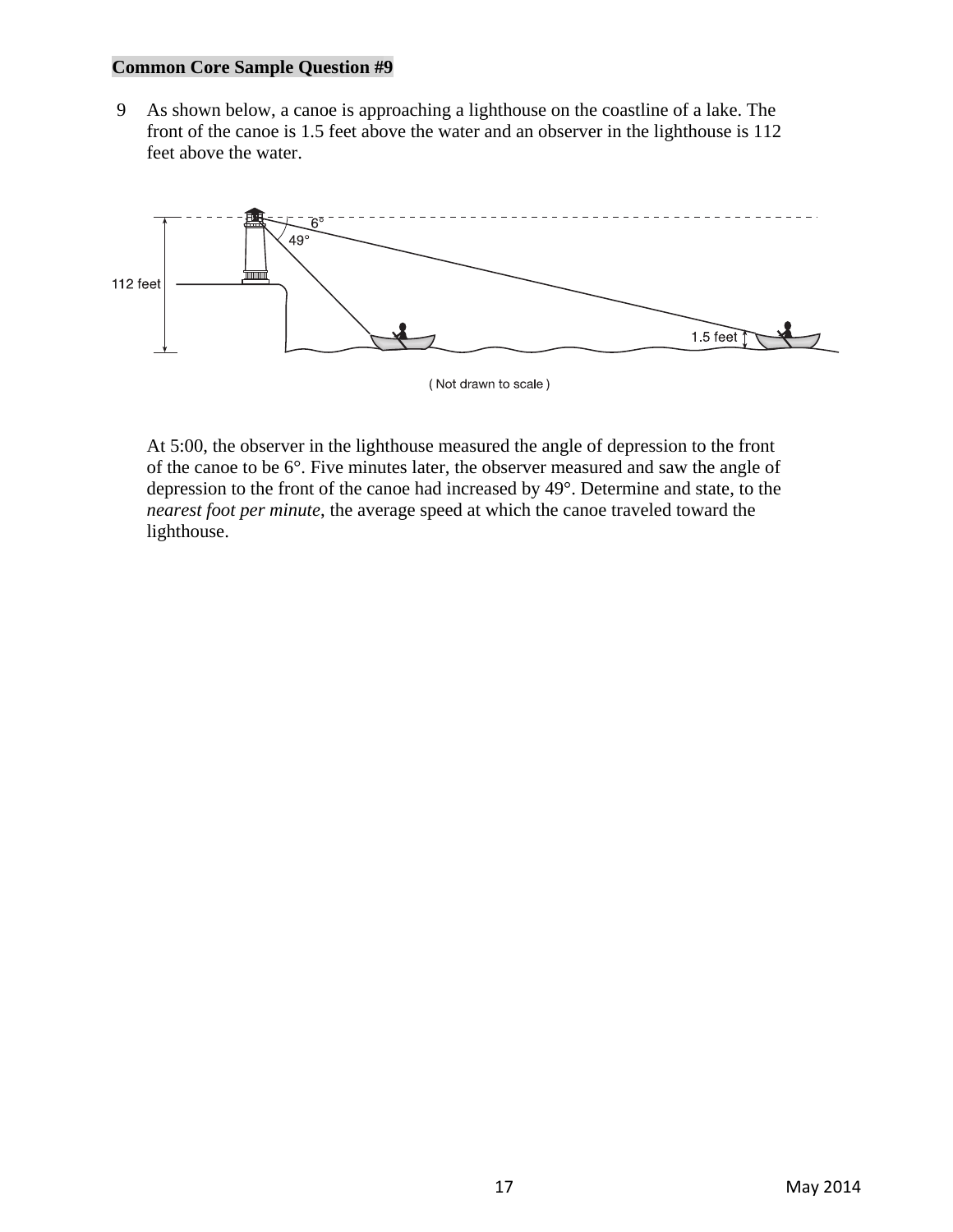**Key:** 195

#### **Measures CCLS:** G-SRT.C

#### **Mathematical Practice:** 1, 4

**Commentary:** This question measures G-SRT.C because students need to use modeling and trigonometric ratios to find the average speed.

**Rationale:** *x* represents the distance between the lighthouse and the canoe at 5:00. *y* represents the distance between the lighthouse and the canoe at 5:05.

| $\tan 6 = \frac{112 - 1.5}{ }$<br>$\mathcal{X}$ | $\tan (6 + 49) = \frac{112 - 1.5}{ }$                                       |
|-------------------------------------------------|-----------------------------------------------------------------------------|
| $x = \frac{110.5}{\tan 6}$                      | $y = \frac{110.5}{\tan 55}$                                                 |
| $x = 1051.337272$                               | $y = 77.37293297$                                                           |
| Average speed $=$                               | $\frac{973.964339 \text{ ft}}{24.7928678} = 194.7928678$<br>$5 \text{ min}$ |

Average speed = 
$$
195 \, \text{ft/min}
$$

#### **Rubric:**

- [4] 195, and correct work is shown.
- [3] Appropriate work is shown, but one computational or rounding error is made.

*or* 

- [3] Appropriate work is shown to find the distance traveled, but no further correct work is shown.
- [2] Appropriate work is shown, but two computational or rounding errors are made.
- [2] Appropriate work is shown, but one conceptual error is made.

$$
\boldsymbol{\mathit{or}}
$$

*or* 

- [2] Appropriate work is shown to find the distance from the lighthouse at 5:00 and at 5:05, but no further correct work is shown.
- [1] Appropriate work is shown, but one computational or rounding error and one conceptual error are made.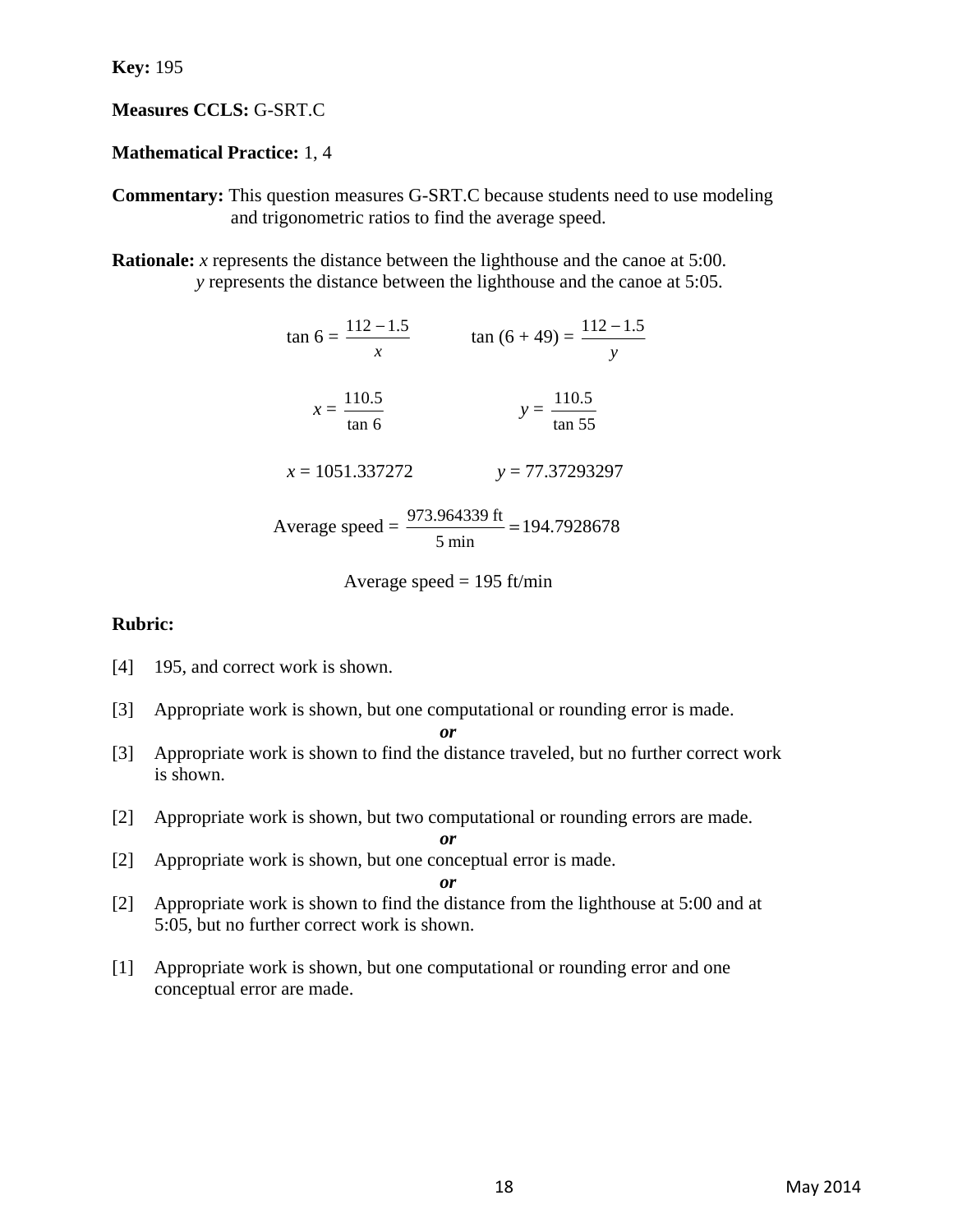[1] Appropriate work is shown to find the distance from the lighthouse at either 5:00 or at 5:05, but no further correct work is shown.

*or*

- [1] 195, but no work is shown.
- [0] A zero response is completely incorrect, irrelevant, or incoherent or is a correct response that was obtained by an obviously incorrect procedure.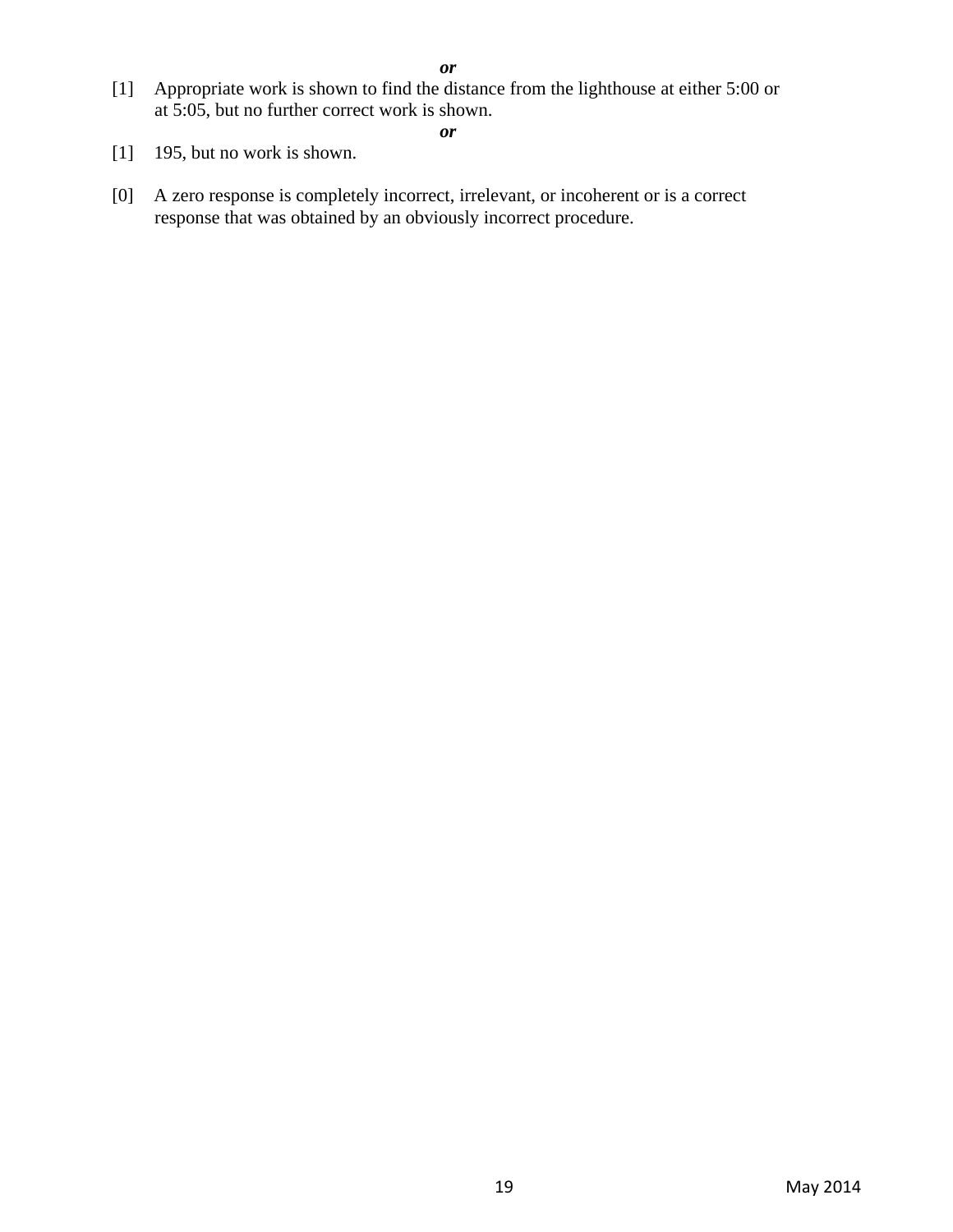10 In the diagram below of circle *O*, diameter  $\overline{AB}$  and radii  $\overline{OC}$  and  $\overline{OD}$  are drawn. The length of  $\overline{AB}$  is 12 and the measure of  $\angle COD$  is 20 degrees.



If  $\widehat{AC} \cong \widehat{BD}$ , find the area of sector *BOD* in terms of π.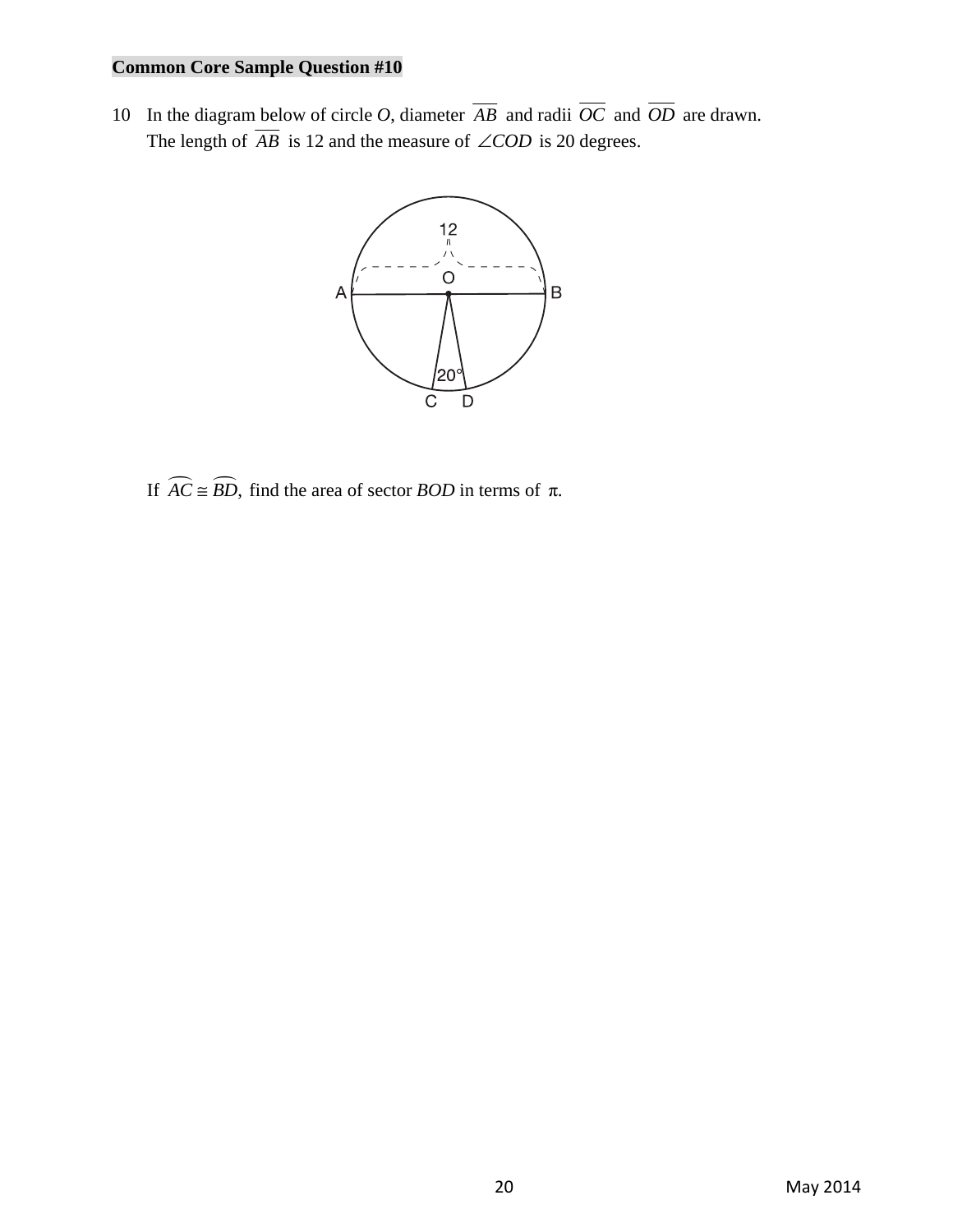**Key:** 8π

#### **Measures CCLS:** G-C.B

#### **Mathematical Practice:** 2

**Commentary:** This question measures G-C.B because students are required to find the area of a sector.

**Rationale:** *Ao* represents the area of circle *O* and *As* represents the area of sector *BOD*.

$$
A_{o} = \pi r^{2}
$$
  
\n
$$
m \angle BOD = \frac{180 - 20}{2}
$$
  
\n
$$
A_{o} = \pi (6)^{2}
$$
  
\n
$$
A_{o} = 36\pi
$$
  
\n
$$
A_{o} = 36\pi
$$
  
\n
$$
A_{o} = 36\pi
$$
  
\n
$$
A_{o} = 36\pi
$$
  
\n
$$
A_{o} = 36\pi
$$
  
\n
$$
A_{o} = 36\pi
$$

#### **Rubric:**

- [4]  $8\pi$ , and correct work is shown.
- [3] Appropriate work is shown, but one computational error is made.

*or* 

- [3] Appropriate work is shown, but the area of the sector is written as an appropriate decimal.
- [2] Appropriate work is shown, but two computational errors are made.

*or* 

[2] Appropriate work is shown, but one conceptual error is made.

[2] Appropriate work is shown to find  $36\pi$ , the area of the circle, and 80, the measure of angle *BOD*, but no further correct work is shown.

*or* 

[1] Appropriate work is shown, but one computational error and one conceptual error are made.

*or* 

*or* 

- [1] Appropriate work is shown to find either  $36\pi$ , the area of the circle, or 80, the measure of angle *BOD*, but no further correct work is shown.
- [1]  $8\pi$ , but no work is shown.
- [0] A zero response is completely incorrect, irrelevant, or incoherent or is a correct response that was obtained by an obviously incorrect procedure.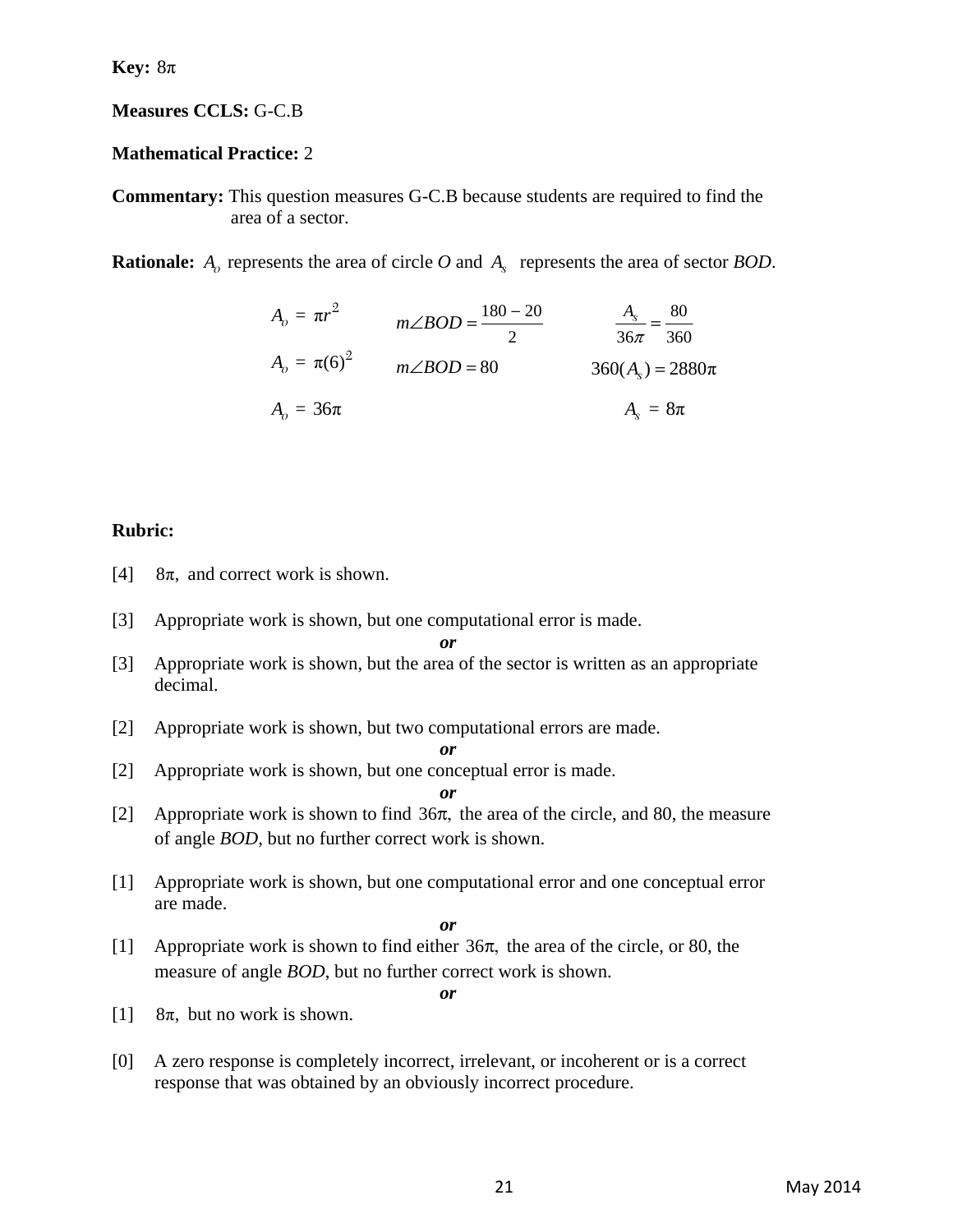11 Given:  $\triangle XYZ$ ,  $\overline{XY} \cong \overline{ZY}$ , and  $\overline{YW}$  bisects  $\angle XYZ$ 

Prove that ∠*YWZ* is a right angle.

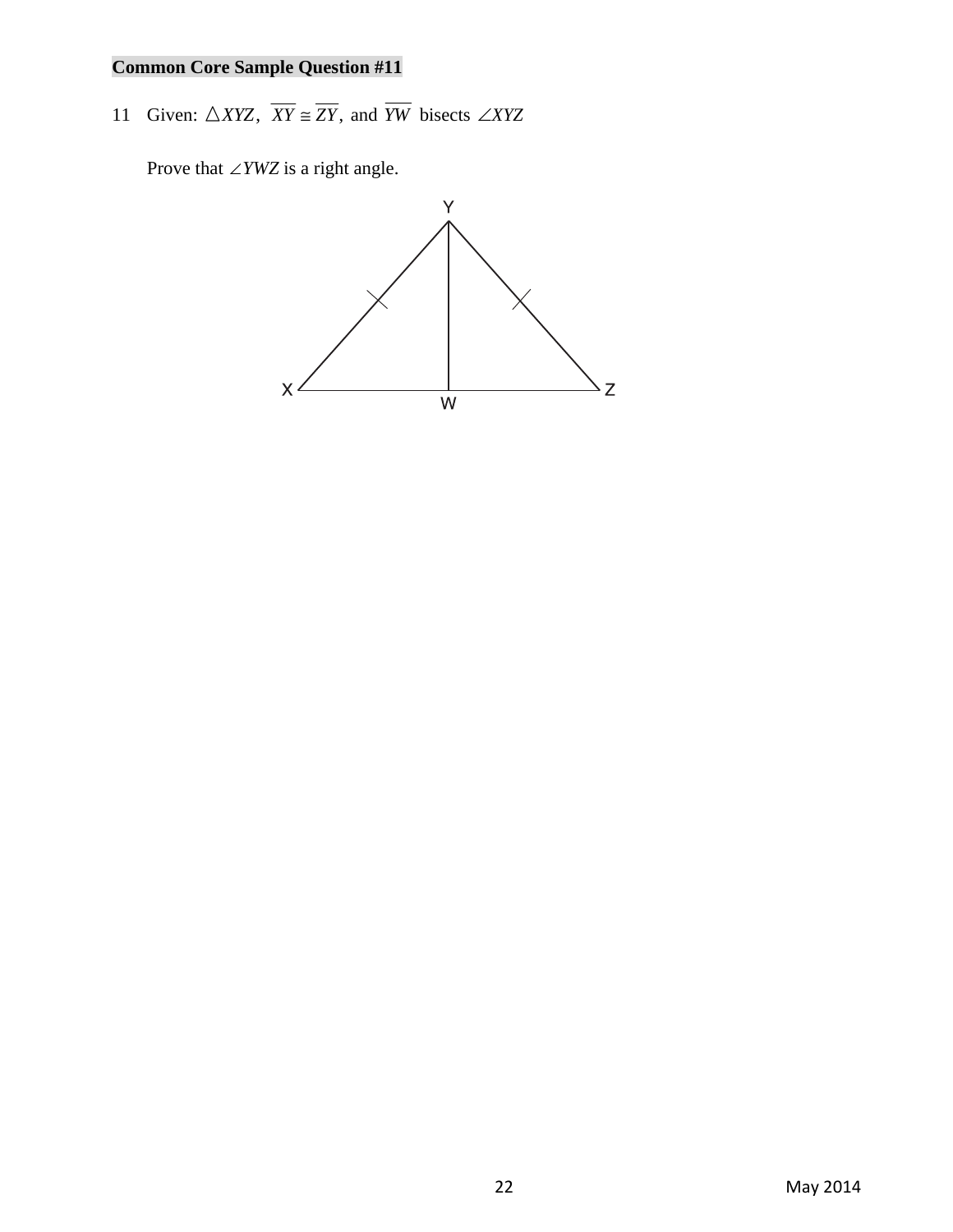**Key:** See proof in the rationale below.

**Measures CCLS:** G-CO.C

**Mathematical Practice:** 3, 6

**Commentary:** This question measures G-CO.C because students are required to prove that the altitude of an isosceles triangle forms right angles.

**Rationale:** Multiple methods of proof are acceptable.

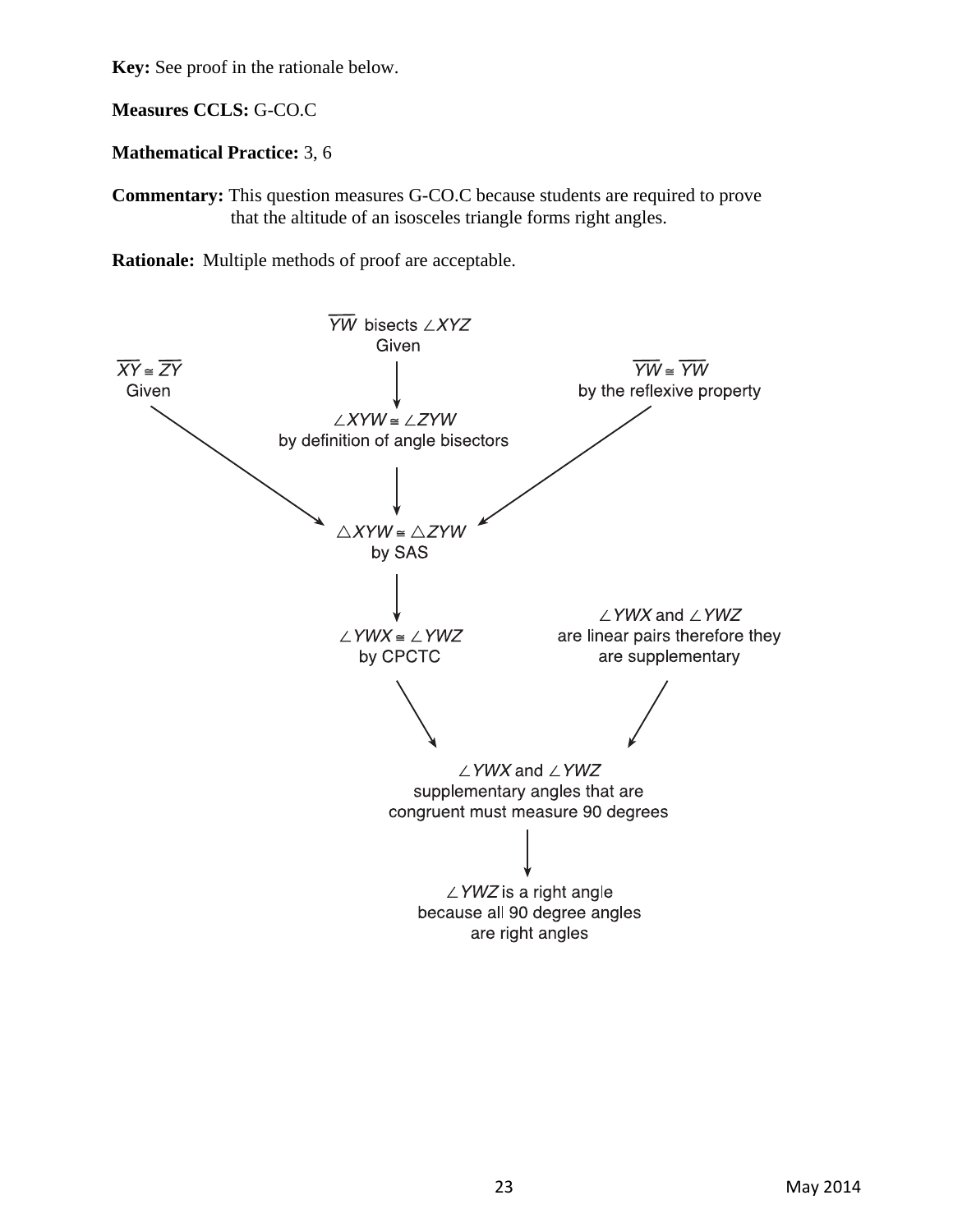| <b>Statements</b>                                                 | Reasons                                                                                                   |
|-------------------------------------------------------------------|-----------------------------------------------------------------------------------------------------------|
| 1. $\triangle XYZ$ , $XY \cong ZY$ , $YW$ bisects<br>$\angle XYZ$ | 1. Given                                                                                                  |
| 2. $\triangle XYZ$ is isosceles                                   | 2. Definition of isosceles triangle                                                                       |
| 3. <i>YW</i> is an altitude of $\triangle XYZ$                    | 3. The angle bisector of the vertex of an<br>isosceles triangle is also the altitude of that<br>triangle. |
| 4. $YW \perp XZ$                                                  | 4. Definition of altitude                                                                                 |
| 5. $\angle YWZ$ is a right angle                                  | 5. Definition of perpendicular lines                                                                      |

#### **Rubric:**

- [4] A complete and correct proof that includes a concluding statement is written.
- [3] A proof is written that demonstrates a thorough understanding of the method of proof and contains no conceptual errors, but one statement and/or reason is missing or is incorrect, or the concluding statement is missing.
- [2] A proof is written that demonstrates a good understanding of the method of proof and contains no conceptual errors, but two statements and/or reasons are missing or are incorrect.

*or* 

- [2] A proof is written that demonstrates a good understanding of the method of proof, but one conceptual error is made.
- [1] Only one correct relevant statement and reason are written.
- [0] The "given" and/or the "prove" statements are written, but no further correct relevant statements are written.

*or* 

[0] A zero response is completely incorrect, irrelevant, or incoherent or is a correct response that was obtained by an obviously incorrect procedure.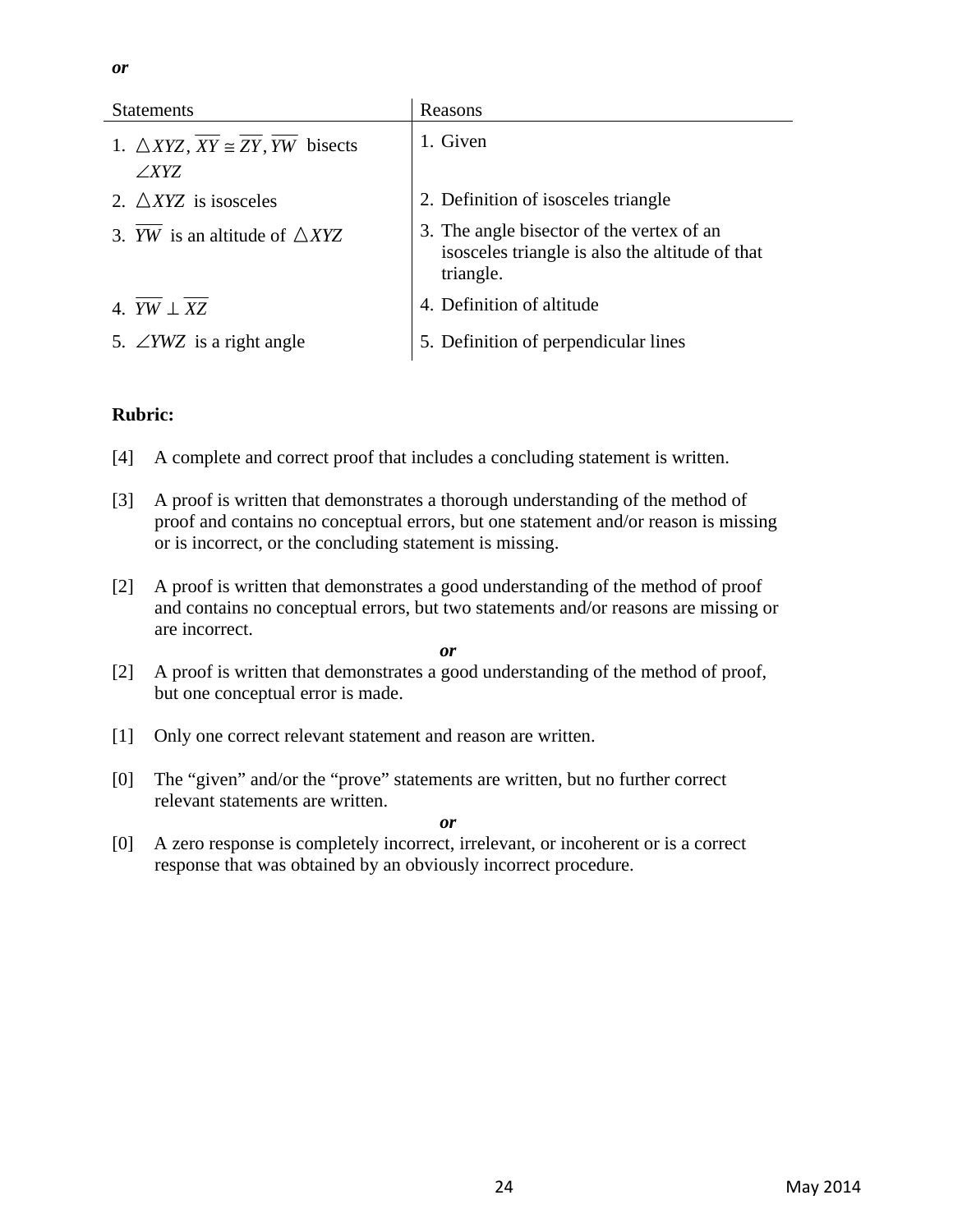12 Trees that are cut down and stripped of their branches for timber are approximately cylindrical. A timber company specializes in a certain type of tree that has a typical diameter of 50 cm and a typical height of about 10 meters. The density of the wood is 380 kilograms per cubic meter, and the wood can be sold by mass at a rate of \$4.75 per kilogram. Determine and state the minimum number of whole trees that must be sold to raise at least \$50,000.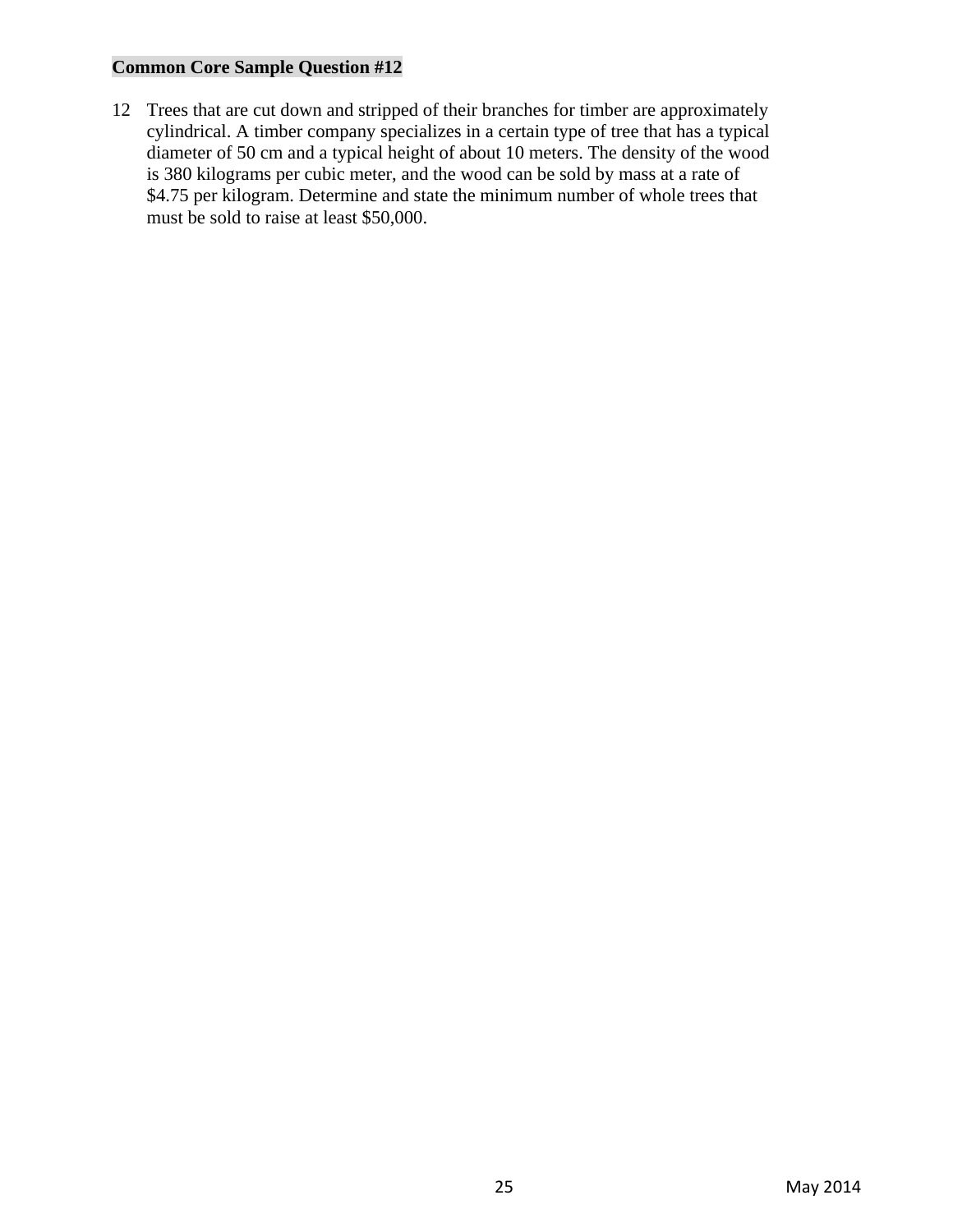**Key:** 15

#### **Measures CCLS:** G-MG.A

**Mathematical Practice:** 1, 4

**Commentary:** This question measures G-MG.A because a cylinder is used to model a tree trunk to solve the problem. This problem requires students to navigate multiple steps and develop an appropriate model.

#### **Rationale:**

| Volume of one tree      | Weight of one tree $(x)$                                    | Whole trees needed $(n)$ |
|-------------------------|-------------------------------------------------------------|--------------------------|
| $V = \pi r^2 h$         | 380 K<br>$\boldsymbol{\mathcal{X}}$                         | 50,000                   |
|                         | $\frac{1 \text{ m}^3}{1 \text{ m}^3} = \frac{1}{0.625 \pi}$ | (4.75)(746.1282552)      |
| $V = \pi (0.25)^2 (10)$ | $x = 746.1282552 \text{ K}$                                 | $n = 14.10791739$        |
| $V = 0.625\pi$          |                                                             |                          |

15 whole trees

#### **Rubric:**

- [4] 15, and correct work is shown.
- [3] Appropriate work is shown, but one computational error is made.

*or* 

- [3] Appropriate work is shown, but 15 is not identified as the answer.
- [3] Appropriate work is shown to find the volume and weight of one tree and amount of money for the sale of one tree. No further correct work is shown.

[2] Appropriate work is shown, but two or more computational or rounding errors are made.

- *or*
- [2] Appropriate work is shown, but one conceptual error is made.

*or* 

- [2] Appropriate work is shown to find the volume and weight of one tree, but no further correct work is shown.
- [1] Appropriate work is shown, but one conceptual and one computational or rounding error are made.

*or* 

[1] Appropriate work is shown to find the volume of one tree, but no further correct work is shown.

*or* 

- [1] 15, but no work is shown.
- [0] A zero response is completely incorrect, irrelevant, or incoherent or is a correct response that was obtained by an obviously incorrect procedure.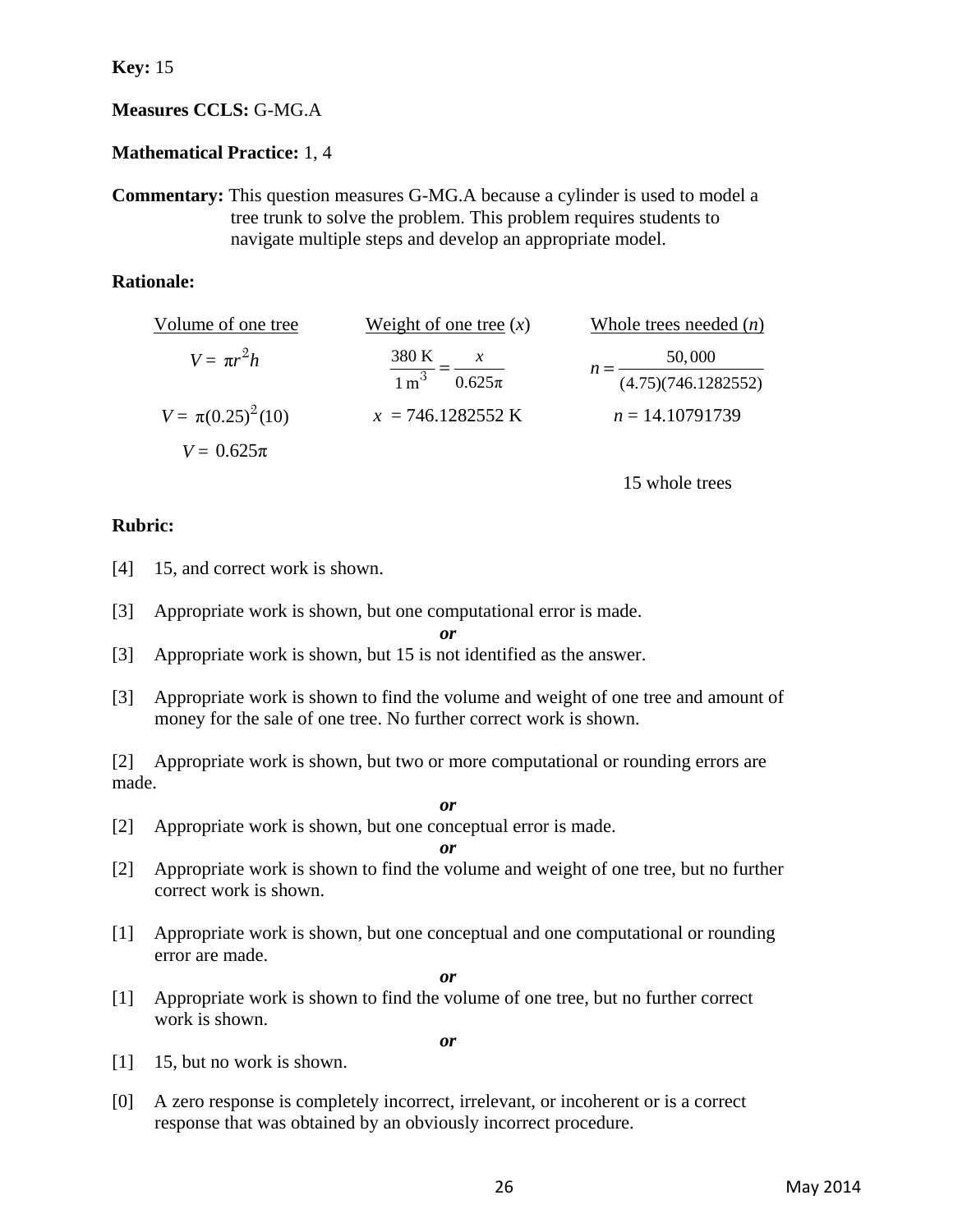13 In the diagram below, secant  $\overline{ACD}$  and tangent  $\overline{AB}$  are drawn from external point *A* to circle *O.* 



Prove the theorem: If a secant and a tangent are drawn to a circle from an external point, the product of the lengths of the secant segment and its external segment equals the length of the tangent segment squared.  $(AC \cdot AD = AB^2)$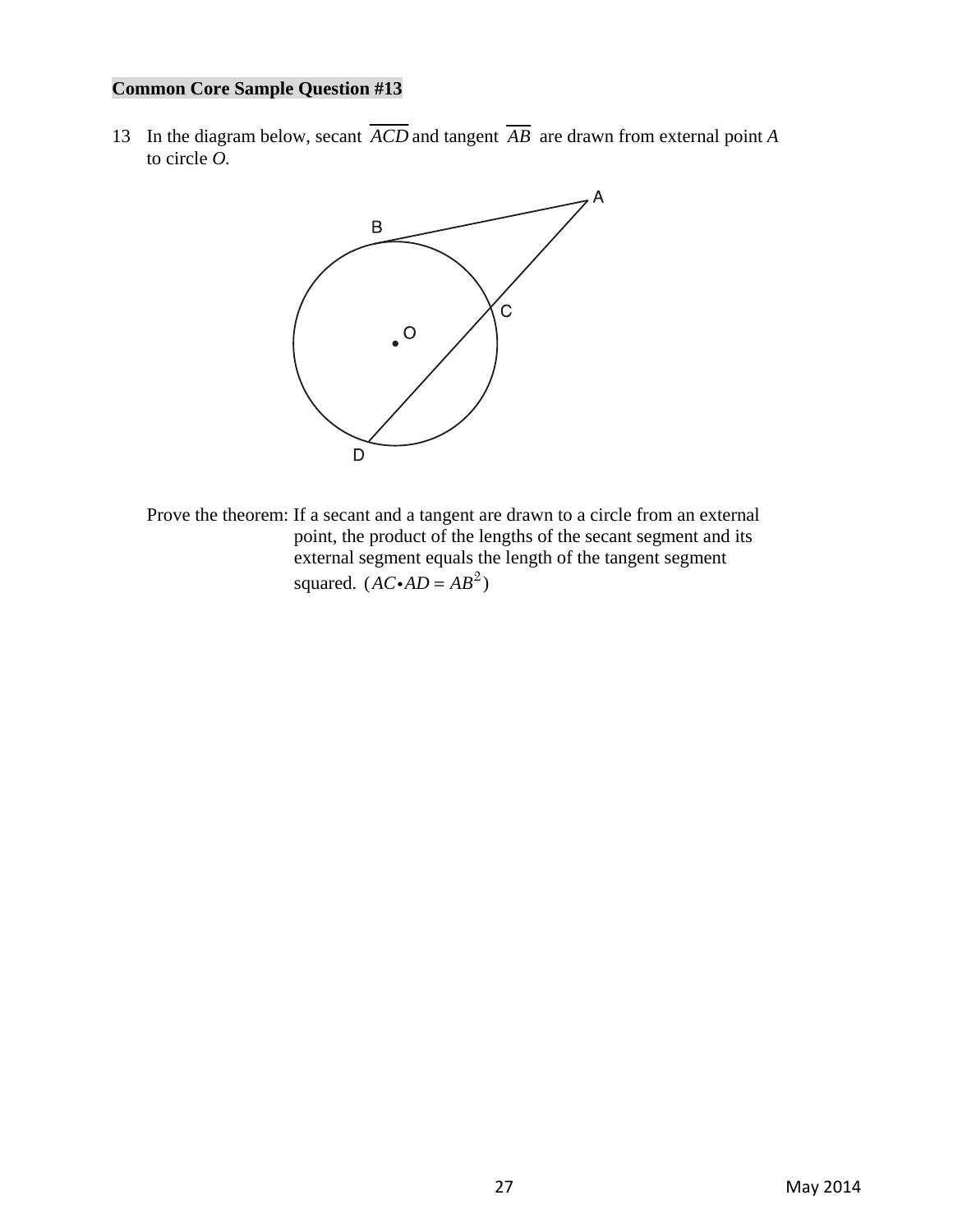**Key:** See proof in the rationale below.

#### **Measures CCLS:** G-SRT.B, G-C.A

#### **Mathematical Practice:** 3, 6

**Commentary:** This question measures G-SRT.B because the student is required to use similarity criteria to prove relationships in a geometric figure. It also aligns to G-C.A because the student would use angles formed by chords to prove the triangle are similar.

#### **Rationale:**

| <b>Statements</b>                                                        | Reasons                                                                                                      |
|--------------------------------------------------------------------------|--------------------------------------------------------------------------------------------------------------|
| 1. Circle O, Secant ACD,<br>Tangent AB                                   | 1. Given                                                                                                     |
| 2. Chords $BC$ and $\overline{BD}$ are drawn                             | 2. Auxiliary lines                                                                                           |
| 3. $\angle A \cong \angle A$ , $\angle B\angle C \cong \angle B\angle C$ | 3. Reflexive property                                                                                        |
| 4. $m\angle BDC = \frac{1}{2}m\widehat{BC}$                              | 4. The measure of an inscribed angle is half the<br>measure of the intercepted arc.                          |
| 5. $m\angle CBA = \frac{1}{2}m\widehat{BC}$                              | 5. The measure of an angle formed by a tangent<br>and a chord is half the measure of the<br>intercepted arc. |
| 6. $\angle BDC \cong \angle CBA$                                         | 6. Angles equal to half of the same arc are<br>congruent.                                                    |
| 7. $\triangle ABC \sim \triangle ADB$                                    | 7. AA                                                                                                        |
| $8. \frac{AB}{AC} = \frac{AD}{AB}$                                       | 8. Corresponding sides of similar triangles are<br>proportional.                                             |
| 9. $AC \cdot AD = AB^2$                                                  | 9. In a proportion, the product of the means<br>equals the product of the extremes.                          |

### **Rubric:**

- [6] A complete and correct proof that includes a concluding statement is written.
- [5] A proof is written that demonstrates a thorough understanding of the method of proof and contains no conceptual errors, but one statement and/or reason is missing or is incorrect.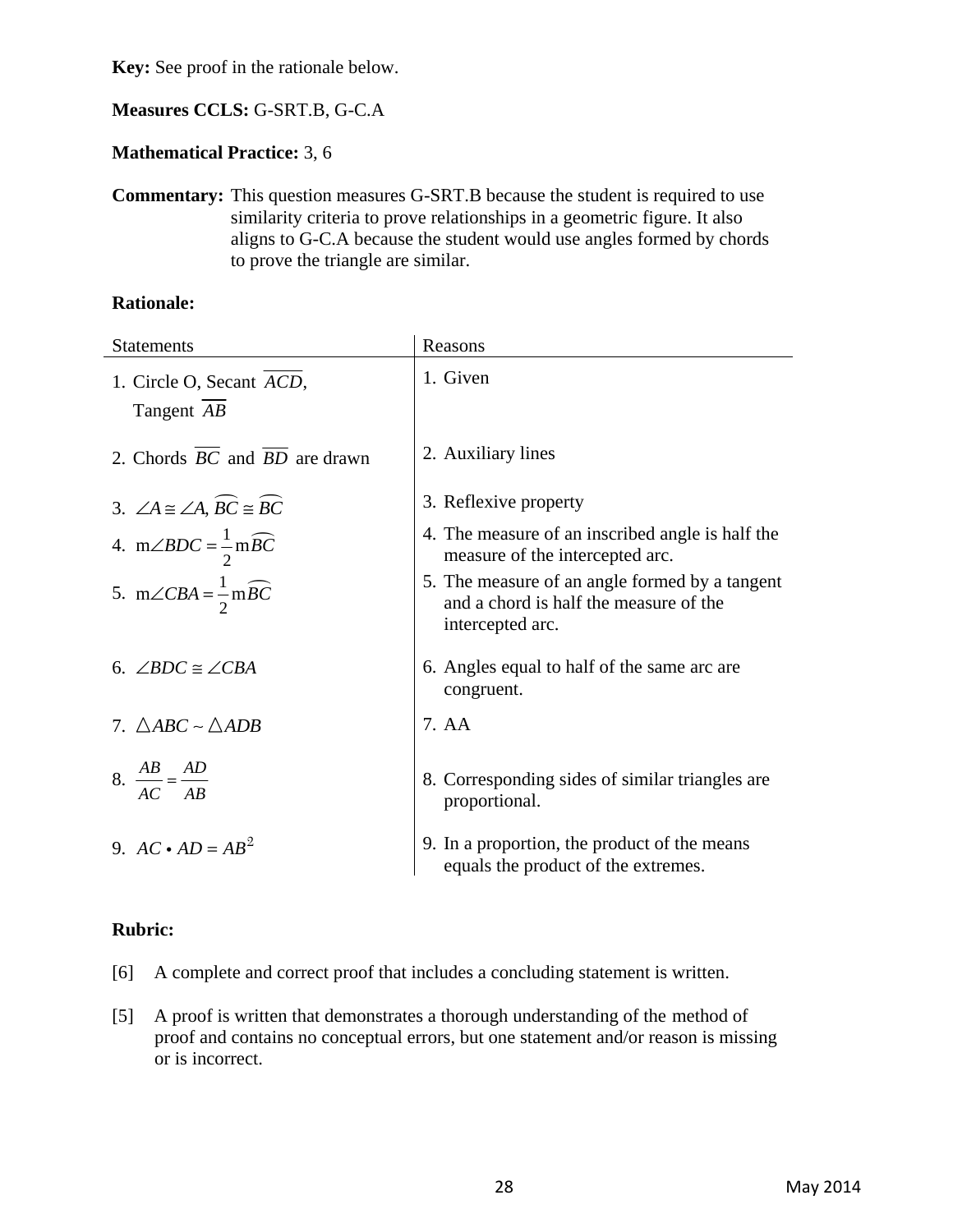[4] A proof is written that demonstrates a good understanding of the method of proof and contains no conceptual errors, but two statements and/or reasons are missing or are incorrect.

*or* 

- [4]  $\triangle ABC \sim \triangle ADB$ , but no further correct work is shown.
- [3] A proof is written that demonstrates a good understanding of the method of proof, but one conceptual error is made.
- [2] A proof is written that demonstrates a method of proof, but one conceptual error is made, and one statement and/or reason is missing or is incorrect.

*or* 

- [2] Some correct relevant statements about the proof are made, but three or four statements or reasons are missing or are incorrect.
- [1] Only one correct relevant statement and reason are written.
- [0] The "given" and/or the "prove" statements are rewritten in the style of a formal proof, but no further correct relevant statements are written.

*or* 

[0] A zero response is completely incorrect, irrelevant, or incoherent or is a correct response that was obtained by an obviously incorrect procedure.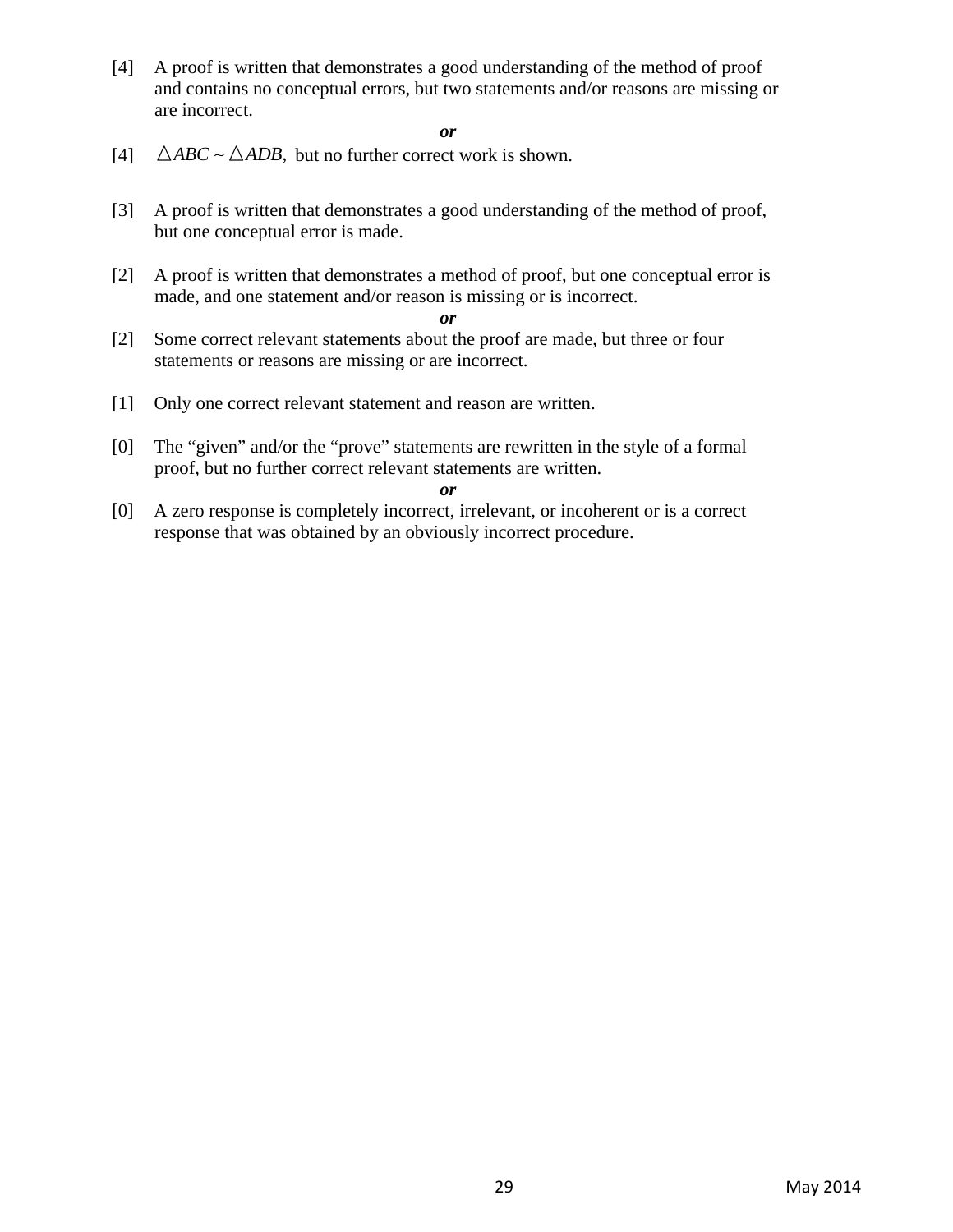14 Given: *D* is the image of *A* after a reflection over  $\overrightarrow{CH}$ . *CH* is the perpendicular bisector of *BCE*  $\triangle ABC$  and  $\triangle DEC$  are drawn

Prove:  $\triangle ABC \cong \triangle DEC$ 

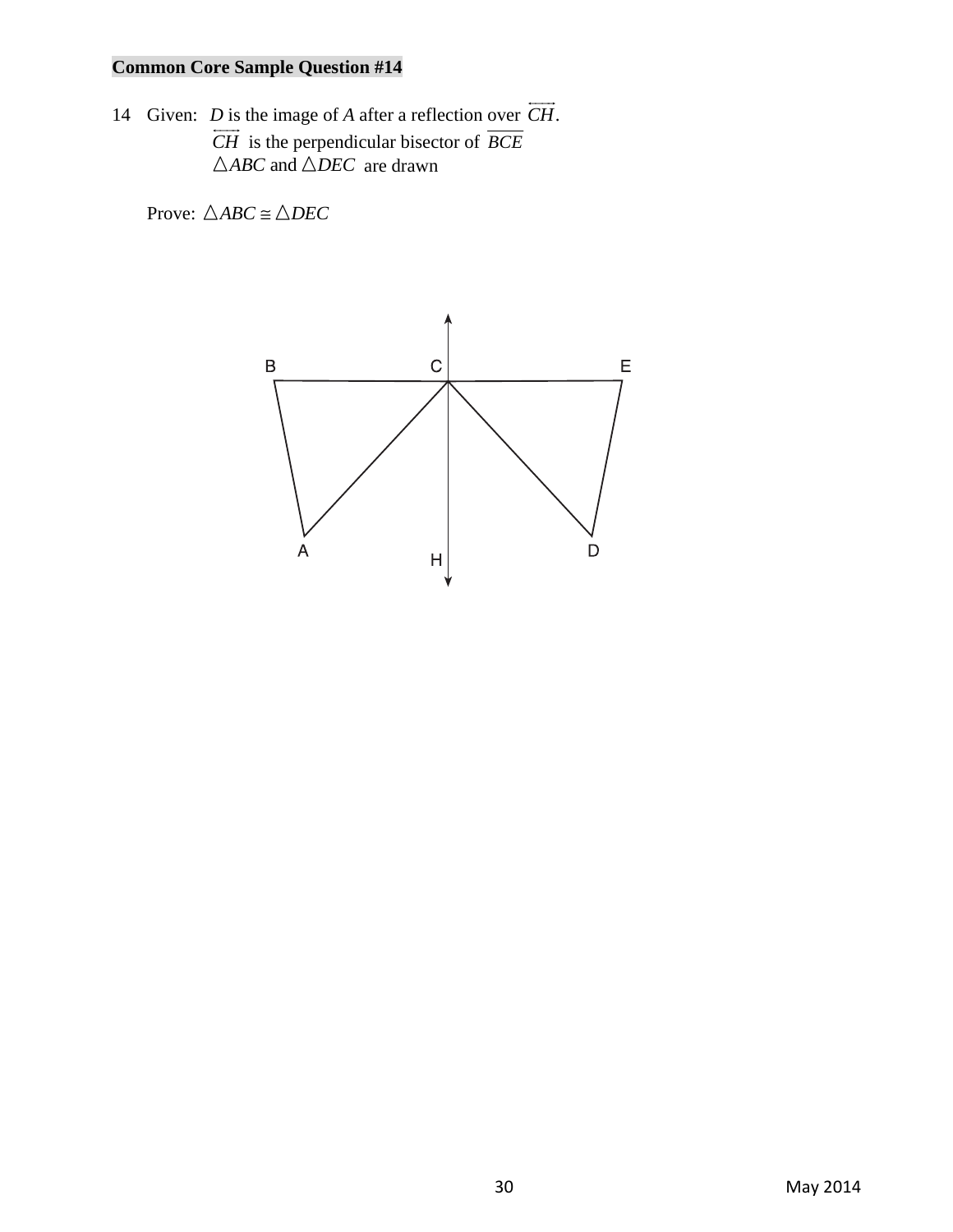**Key:** See proof in the rationale below.

**Measures CCLS:** G-CO.B

**Mathematical Practice:** 3, 6

**Commentary:** This question measures G-CO.B because the student is required to prove that two triangles are congruent using the definition of congruence in terms of rigid motion.

#### **Rationale:**

It is given that point *D* is the image of point *A* after a reflection in line *CH*.

It is given that  $\overrightarrow{CH}$  is the perpendicular bisector of  $\overrightarrow{BE}$  at point *C*. Since a bisector divides a segment into two congruent segments at its midpoint,  $\overline{BC} \cong \overline{EC}$ . Point *E* is the image of point *B* after a reflection over the line *CH*, since points *B* and *E* are equidistant from point *C* and it is given that  $\overrightarrow{CH}$  is perpendicular to  $\overrightarrow{BE}$ .

Point *C* is on  $\overrightarrow{CH}$  therefore, point *C* maps to itself after the reflection over  $\overrightarrow{CH}$ .

Since all three vertices of triangle *ABC* map to all three vertices of triangle *DEC* under the same line reflection, then  $\triangle ABC \cong \triangle DEC$  because a line reflection is a rigid motion and triangles are congruent when one can be mapped onto the other using a sequence of rigid motions.

### **Rubric:**

- [6] A complete and correct proof that includes a concluding statement is written.
- [5] A proof is written that demonstrates a thorough understanding of the method of proof and contains no conceptual errors, but one supporting statement and/or reason is missing or is incorrect.
- [4] A proof is written that demonstrates a good understanding of the method of proof and contains no conceptual errors, but two supporting statements and/or reasons are missing or are incorrect.
- [3] A proof is written that demonstrates a good understanding of the method of proof, but one conceptual error is made.
- [2] A proof is written that demonstrates a method of proof, but one conceptual error is made, and one supporting statement and/or reason is missing or is incorrect.
- [1] Only one correct relevant statement and reason are written.